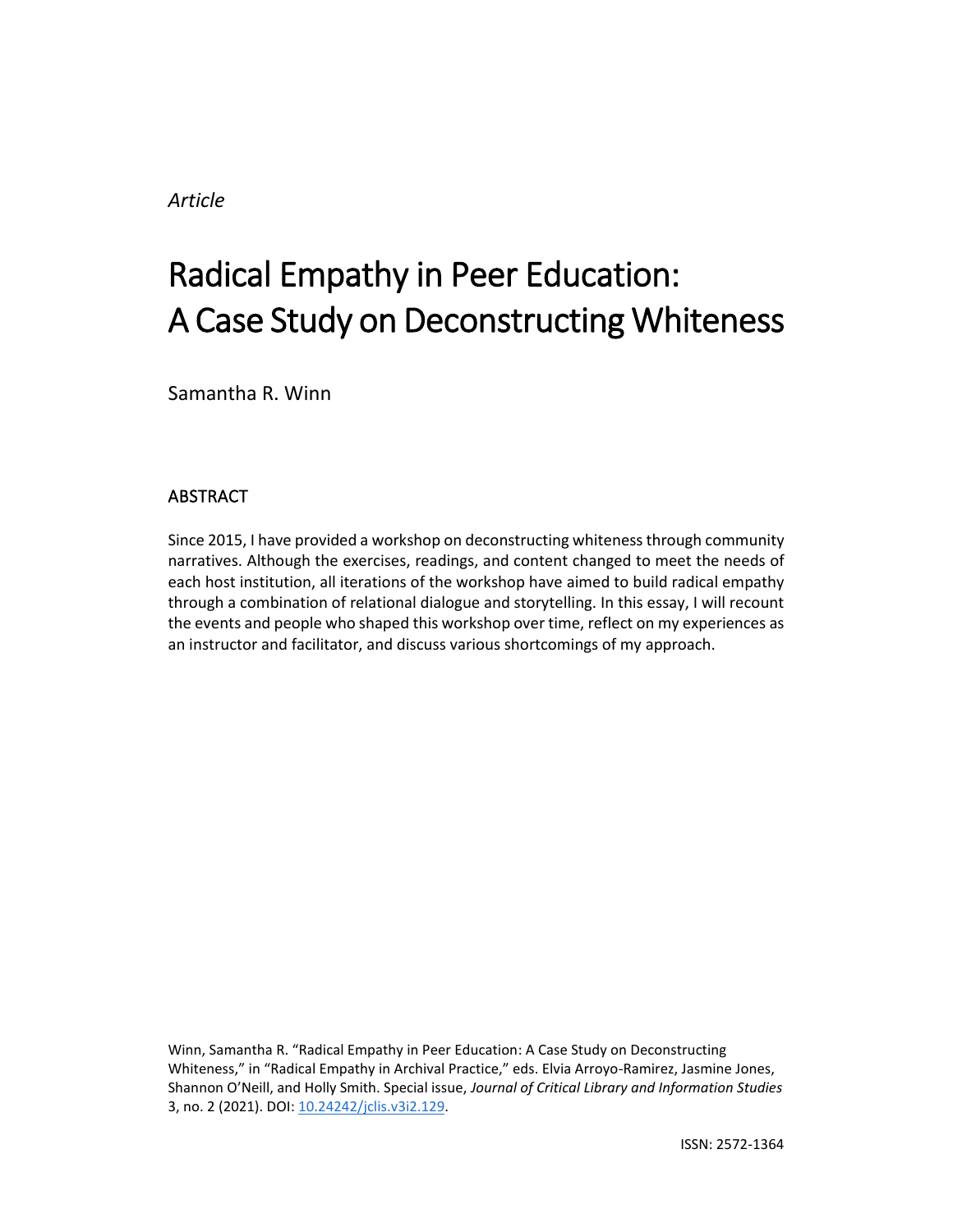#### INTRODUCTION

In fall of 2015, I began developing a workshop entitled "Deconstructing Whiteness in Archives" for the 2016 Annual Meeting of the Society of American Archivists (SAA). Since its debut in August 2016, I have presented the workshop for three regional archives conferences, one state archives association, two university libraries, and a conference on innovative library pedagogy. I have also consulted with instructors at several academic institutions across the country to develop similar programming.<sup>1</sup> Although the exercises, readings, and content changed to meet the needs of each host institution, all iterations of the workshop aimed to build radical empathy through a combination of relational dialogue and storytelling.

In this essay, I will recount the events and people who shaped this workshop over time, reflect on my experiences as a facilitator, and discuss various shortcomings of my approach. The evolution of this workshop parallels the archival profession's turn towards a framework of cultural competency, documented most comprehensively in Ellen Engseth's 2018 article for *The American Archivist*. 2 I developed my workshop around the affective process of problematizing "whiteness" to reflect a specific moment in archival discourse. However, I believe this relational model could be adapted to address other avenues of systemic oppression.

As a white woman employed in an academic setting, my insights are limited by the pervasive ideologies of normative whiteness.<sup>3</sup> Where I managed to break free from these perversities, I must credit the many brilliant colleagues who have inspired, critiqued, encouraged, and confronted me over the years through their scholarship and

 $<sup>1</sup>$  In August 2016, I led a 75-minute pilot for over 100 participants at the Society of American</sup> Archivists. I have also given the workshop for the Mid-Atlantic Regional Archives Conference in April 2017 (90 minutes, about 30 participants), The Innovative Library Classroom conference in May 2017 (60 minutes, about 50 participants), the Society of Southwest Archivists Conference in May 2018 (four hours, 13 participants), and the New England Archival Conference in August 2018 (four hours, 17 participants). I conducted a full-day version for the Society of Indiana Archivists in October 2018 (six hours, 24 participants). In late 2018, I worked with the Society of American Archivist's Committee on Education to adapt my workshop for their programming. After several months, we mutually decided not to move forward with the workshop. In May 2019, I delivered this workshop for the library staff and faculty of Northwestern University and the University of Virginia.

 $2$  Ellen Engseth, "Cultural Competency: A Framework for Equity, Diversity, and Inclusion in the Archival Profession in the United States," *The American Archivist* 81, no. 2 (2018): 468-475.

<sup>3</sup> This concept comes from April Hathcock, "Whiteness and 'Oppressive Normativity,'" *At The Intersection* (blog), April 21, 2016,

https://aprilhathcock.wordpress.com/2016/04/21/whiteness-and-oppressive-normativity.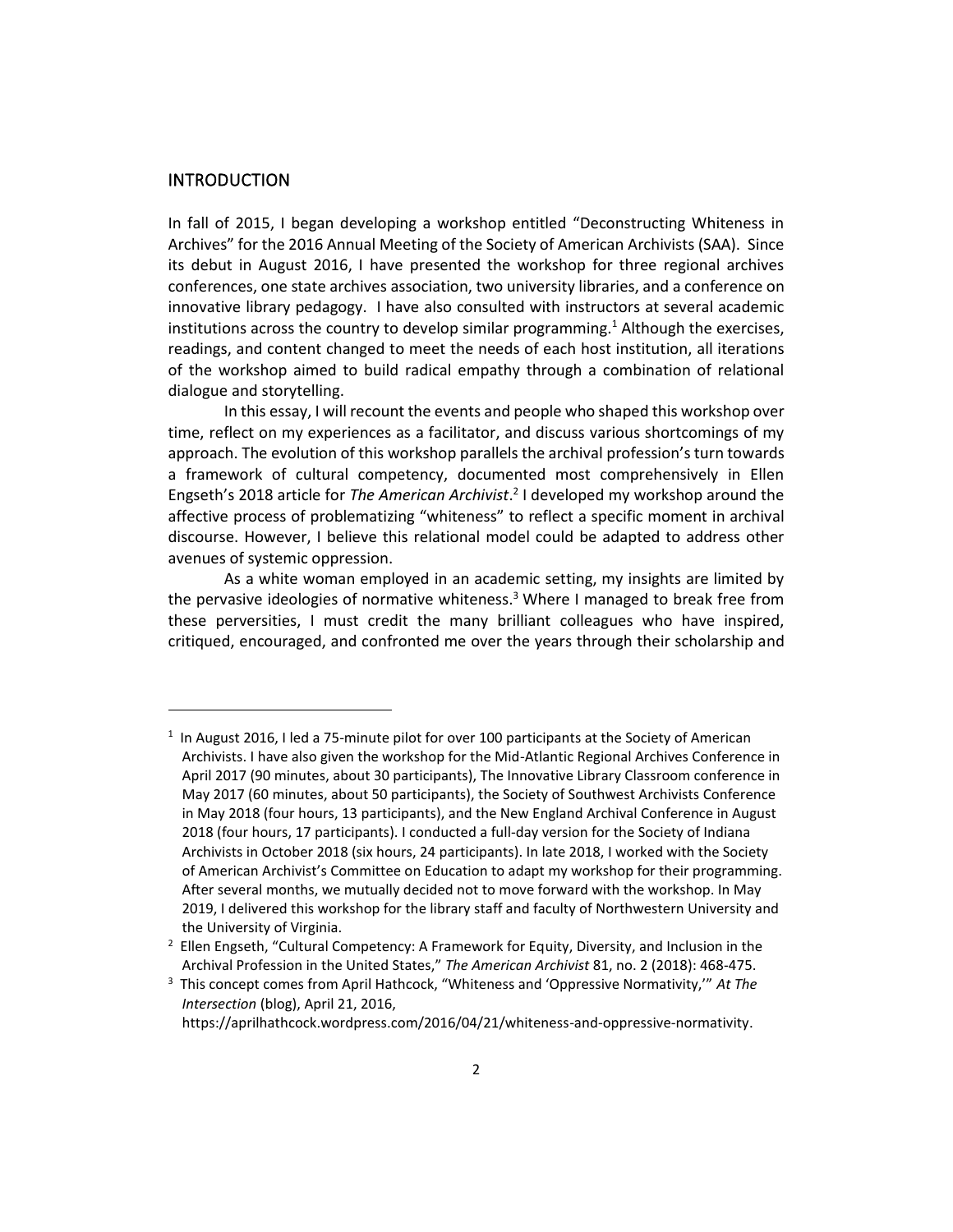lived examples. This acknowledgement is core to my own practice of care ethics, which is bound up in a community working together towards liberation.

This group includes but is not limited to Fobazi Ettarh, Cecily Walker, April Hathcock, Holly Smith, Tamar Evangelestia-Dougherty, Shaneé Yvette Murrain, Dominique Luster, Nicole C. Cooke, Stacie Williams, Aaisha Haykal, Rebecca Hankins, nina de jesus, Elvia Arroyo-Ramirez, T-Kay Sangwand, Itza Carbajal, Isabel Espinal, Melissa Gonzalez, Helen Wong Smith, Annie Pho, Rose Chou, Steven Booth, Bergis Jules, Jarrett M. Drake, Anthony W. Dunbar, Mark Matienzo, Ricardo Punzalan, Mario H. Ramirez, Harrison W. Inefuku, Emily Drabinski, Chris Bourg, Natalie Baur, Kimberly Christen, Jennifer Vinopal, Angela Galvan, Michelle Caswell, Craig Arthur, Verne Harris, and Rand Jimerson. In addition to this roster of memory workers, my work has been shaped by the Black, Indigenous, queer, and trans people of color who established critical race theory, my colleagues in Students Affairs and the Office of Inclusion and Diversity at Virginia Tech, and members of the Jim Crow/White Privilege Issue Group of Montgomery County, Virginia's "Dialogue on Race" Forum.<sup>4</sup>

Rooted in Caswell and Cifor's principles of radical empathy and the concepts of critical whiteness studies, my workshop aimed to train archival workers from dominant groups to interrogate their normative assumptions.<sup>5</sup> It relied significantly on personal reflection, affective entanglement, and peer modeling. In content and presentation, the workshop changed over time to reflect my own growth as a facilitator, feedback from past participants, and emerging cultural contexts of memory work.

Two similar workshops emerged at the national level in this same period. Helen Wong Smith adapted her 2015 plenary address on "cultural diversity competency" into a continuing education workshop for the Society of American Archivists and Midwest Archives Conference; as of March 2019, it continues to be SAA's only offering on equity,

https://www.nelsonmandela.org/news/entry/reflections-from-the-2016-mandela-dialogues.

<sup>&</sup>lt;sup>4</sup> Key to my development as a facilitator were Christian Matheis and Masayuki Sugie, under whom I studied the human-relations model of facilitation, and adrienne marie brown, whose work on emergent strategy changed the way I work in community. I was trained in Roadside Theatre's Story Circle methodology by Bob Leonard and Jon Catherwood-Ginn. I will always be indebted to Debbie Sherman-Lee whose leadership of the "Jim Crow/White Privilege" Issue Group gave life to Martin Luther King's vision of beloved community in our small corner of Appalachia. My understanding of "memory workers" comes from "Reflections from the 2016 Mandela Dialogues," Nelson Mandela Foundation, February 27, 2017,

 $5$  Michelle Caswell and Marika Cifor, "From Human Rights to Feminist Ethics: Radical Empathy in the Archives," *Archivaria* 81 (Spring 2016): 23-43, https://archivaria.ca/index.php/archivaria /article/view/13557.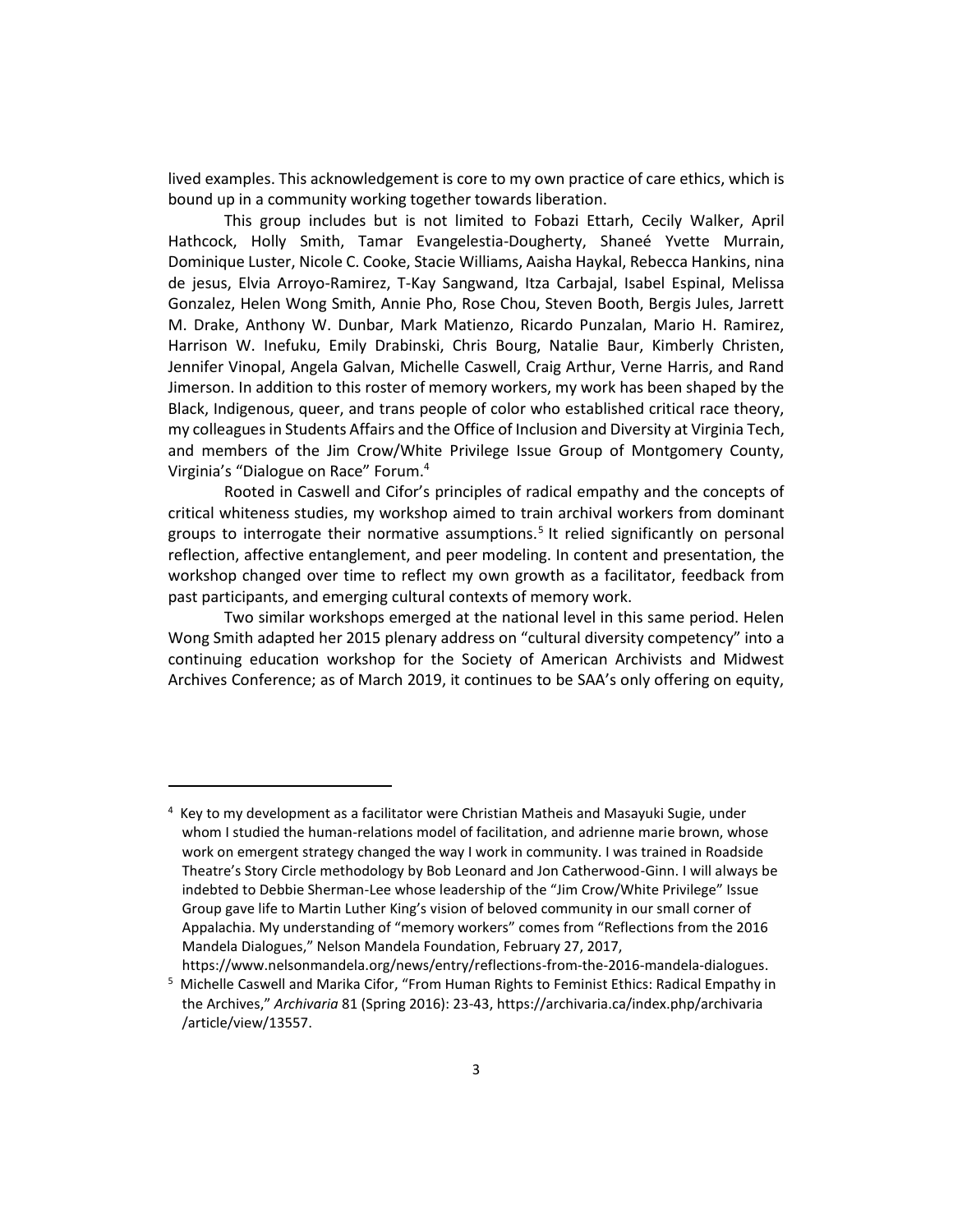diversity, and inclusion.<sup>6</sup> Michelle Caswell developed a workshop on "Dismantling White Supremacy in Archives" for LIS students and archival workers, which premiered at SAA in 2017.<sup>7</sup> While all three courses explored similar theoretical frameworks and concepts, my workshop was unique in its focus on affective experiences and narrative-based pedagogy.

## ANTECEDENTS OF THE PILOT WORKSHOP

The pilot workshop emerged out of a series of formal and informal professional dialogues. In this section, I will highlight the articles, conversations, and movements which most profoundly shaped the course. In his 2006 article, "Introducing Critical Race Theory to Archival Discourse: Getting the Conversation Started," Anthony Dunbar argued for archival theorists to adopt critical race theory (CRT) as a framework for discussing social and cultural dynamics in memory work. Dunbar considered CRT to be particularly useful for challenging "the privileges of dominant culture—particularly whiteness—as the normative benchmark of social acceptability" and for understanding narratives and counternarratives as tools for social justice. $8$  The article concluded with a call for to incorporate CRT into archival education.<sup>9</sup> Caswell et. al. responded to this call in their 2012 article "Implementing a Social Justice Framework in an Introduction to Archives Course: Lessons from Both Sides of the Classroom." Caswell et. al. introduced Dunbar's challenge to a new cohort of archival scholars, and citations increased dramatically in the following years. The highest rate of engagement with Dunbar's article came in 2016 and 2017, coinciding with a resurgence of scholarly and collegial discussions around critical race theory in the field.<sup>10</sup>

 $6$  Engseth, 472-474; "Cultural Diversity Competency," Society of American Archivists, accessed April 30, 2021, https://www2.archivists.org/prof-education/course-catalog/cultural-diversitycompetency.

<sup>7</sup> Michelle Caswell, "Teaching to Dismantle White Supremacy in Archives," *The Library Quarterly* 87, no. 3 (July 2017): 222-235, https://doi.org/10.1086/692299. Although Caswell, Wong Smith, and I were working independently, we were generally aware of each other's progress throughout this time. Caswell and Wong Smith were among the professionals I consulted as I developed my workshop, both as a measure of my respect for them and as an effort to avoid redundant offerings.

<sup>8</sup> Anthony W. Dunbar, "Introducing Critical Race Theory to Archival Discourse: Getting the Conversation Started," *Archival Science* 6, no. 1 (2006): 113, https://doi.org/10.1007/s10502- 006-9022-6.

<sup>&</sup>lt;sup>9</sup> Dunbar, "Introducing Critical Race Theory to Archival Discourse," 127.

<sup>&</sup>lt;sup>10</sup> In March 2019, a cursory review of Google Scholar statistics revealed three citations of Dunbar's article in 2008, two in 2009, one each in 2010 and 2011, and three in 2012, including Caswell et al.'s pedagogy article. 2013 marked a significant uptick in citations, with five instances each in 2013 and 2014, eight citations in 2015, 16 in 2016, and eleven in 2017. While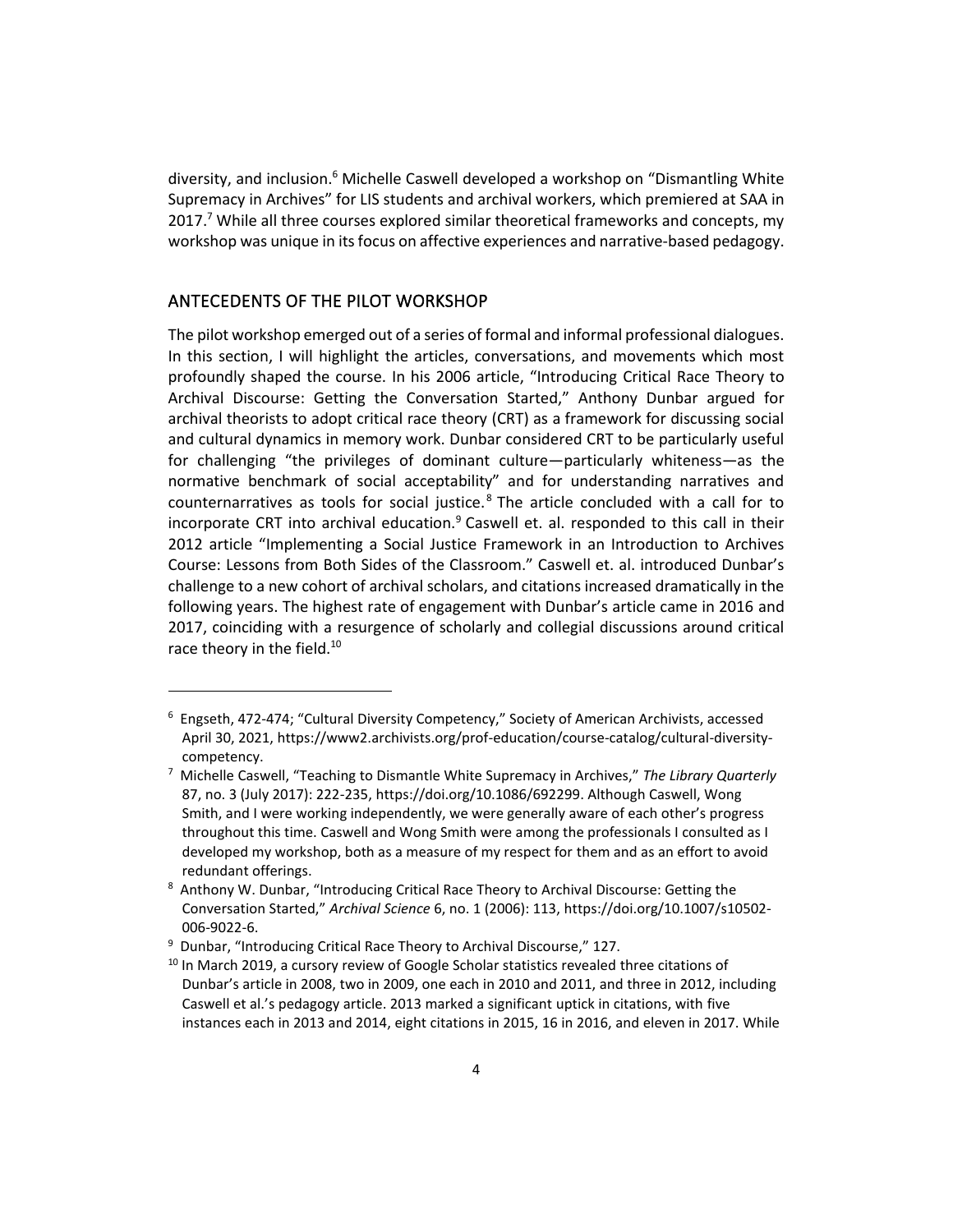Mario H. Ramirez's 2015 article for *The American Archivist*, Being Assumed Not to Be, served as a catalyst for archivy's discussion of CRT and cultural competency. In addition to challenging the profession to engage its own history of white normativity, Ramirez sought to illuminate "a strain of resistance to self-reflexivity within the archives community...emblematic of an inability to think critically about race, whiteness, and sociocultural positionality that is supported by the escalating homogeneity of the profession."<sup>11</sup> Similarly, April Hathcock applied "whiteness" as a broad theoretical concept in her October 2015 article, "White Librarianship in Blackface: Diversity Issues in LIS." Hathcock argued that whiteness can simultaneously acknowledge the societal advantages conferred upon white-skinned people in the field and name the systems by which the normative values and practices of dominant groups are reinforced.<sup>12</sup> In a 2016 blogpost, Hathcock further discussed whiteness as a metonymic representation for "oppressive normativity," which she defined as:

"… the fact that people who are middle-class, male, straight, cisgender, Christian, fully able-bodied, etc. are privileged in their professional and personal lives, while those who do not fit within all of those identities are professionally and personally marginalized, excluded, and erased." <sup>13</sup>

Hathcock's concept of oppressive normativity reflects a long discursive tradition in the fields of sociology, law, and critical race theory. Examples of similar representational concepts include Patricia Hill Collins' "matrix of domination," Kimberlé Crenshaw's theory of intersectionality, Raewyn Connell's "hegemonic masculinity," Elisabeth Schüssler

this is by no means an authoritative review, this pattern of engagement reflects what I experienced as a broader engagement of critical race theory in archival discourse between 2015 and 2017. I also argue that 2017 marked an attempt by mainstream archival discourse to co-opt and repurpose the radical demands of liberatory memory workers, which is a discussion for another (or several other) articles.

 $11$  Mario H. Ramirez, "Being Assumed Not to Be: A Critique of Whiteness as an Archival Imperative," *The American Archivist* 78, no. 2 (2015): 339, https://doi.org/10.17723/0360- 9081.78.2.339.

<sup>12</sup> April Hathcock, "White Librarianship in Blackface: Diversity Initiatives in LIS," *In the Library with the Lead Pipe* (blog), October 07, 2015, http://www.inthelibrarywiththeleadpipe.org/2015/lisdiversity/.

<sup>&</sup>lt;sup>13</sup> Hathcock, "Whiteness and 'Oppressive Normativity"; see also Elvia Arroyo-Ramirez, "Invisible Defaults and Perceived Limitations: Processing the Juan Gelman Files," *Medium: On Archivy*, October 30, 2016. https://medium.com/on-archivy/invisible-defaults-and-perceivedlimitations-processing-the-juan-gelman-files-4187fdd36759.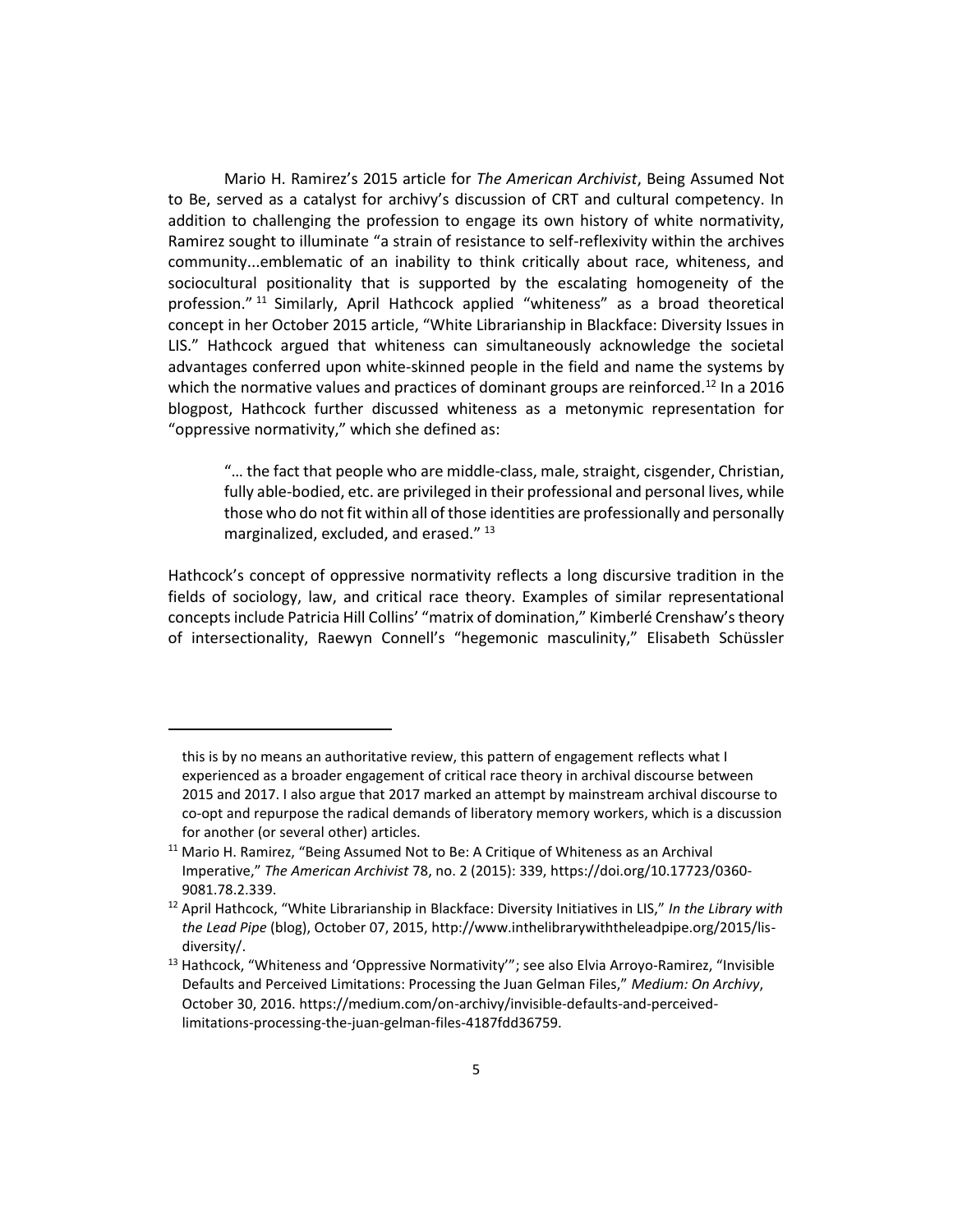Fiorenza's "kyriarchy," and the work of the Combahee River Collective on the "simultaneity of oppressions." 14

In January and February 2016, Jarrett M. Drake led a Twitter discussion of #ArchivesSoWhite, adapted from April Reign's #OscarsSoWhite movement, to highlight "that the whiteness and white supremacy laced throughout Hollywood is also laced throughout the (US) archival field." $15$  The conversation was subsequently covered by the Society of American Archivists' (SAA) Issue and Advocacy Section blog, where Jarrett Drake, Ariel Schudson, and I were invited to contribute to a four part series on white supremacy in archivy.

In my contribution to the blog series, I expressed concern that the predominantly white U.S. profession lacked the cultural competency and experiential empathy to address racial difference in an anti-oppressive way.<sup>16</sup> This is both a consequence of archivy's oppressive origins and an indictment of our educational system, as Fobazi Ettarh explains in her 2013 blog post, "Black OR Queer? Life at the Intersection."<sup>17</sup> As of April 2019, cultural competency is not required by SAA's Archival Continuing Education Guidelines or Guidelines for a Graduate Program in Archival Studies.<sup>18</sup> It is also absent from the Academy of Certified Archivist's key domains, and only marginally addressed in the American Library Association's accreditation standard under a requirement for

<sup>14</sup> Patricia Hill Collins, *Black Feminist Thought: Knowledge, Consciousness, and the Politics of Empowerment* (Cambridge, MA: Unwin Hyman, 1990), 221-238; Kimberlé Crenshaw, "Mapping the Margins: Intersectionality, Identity Politics, and Violence against Women of Color," *Stanford Law Review* 43, no. 6 (1991): 1241-1299. http://doi:10.2307/1229039; R.W. Connell and James W. Messerschmidt, "Hegemonic Masculinity: Rethinking the Concept," *Gender & society* 19, no. 6 (2005): 829-859. https://journals.sagepub.com/doi/10.1177. /0891243205278639; Combahee River Collective, "The Combahee River Collective Statement," in *Home Girls: A Black Feminist Anthology,* ed. Barbara Smith (New York: Kitchen Table – Women of Color Press*,* 1983), 264-274.

<sup>15</sup> "#ArchivesSoWhite in the Words of Jarrett Drake," *Issues & Advocacy*, April 19, 2016, https://issuesandadvocacy.wordpress.com/2016/04/19/archivessowhite-in-the-words-ofjarrett-drake/.

<sup>16</sup> "#ArchivesSoWhite in the Words of Samantha Winn," *Issues & Advocacy*, April 20, 2016, https://issuesandadvocacy.wordpress.com/2016/04/20/archivessowhite-in-the-words-ofsamantha-winn/.

<sup>17</sup> Fobazi Ettarh, "Black OR Queer? Life at the Intersection," *Hack Library School*, November 19, 2013, https://hacklibraryschool.com/2013/11/19/black-or-queer-life-at-the-intersection/.

<sup>&</sup>lt;sup>18</sup> "Archival Continuing Education (ACE) Guidelines (2017)," Society of American Archivists, last modified November 2017, https://www2.archivists.org/prof-education/ace-guidelines-2017; "Guidelines for a Graduate Program in Archival Studies (2016)," Society of American Archivists, last modified December 07, 2017, https://www2.archivists.org/prof-education/graduate/gpas.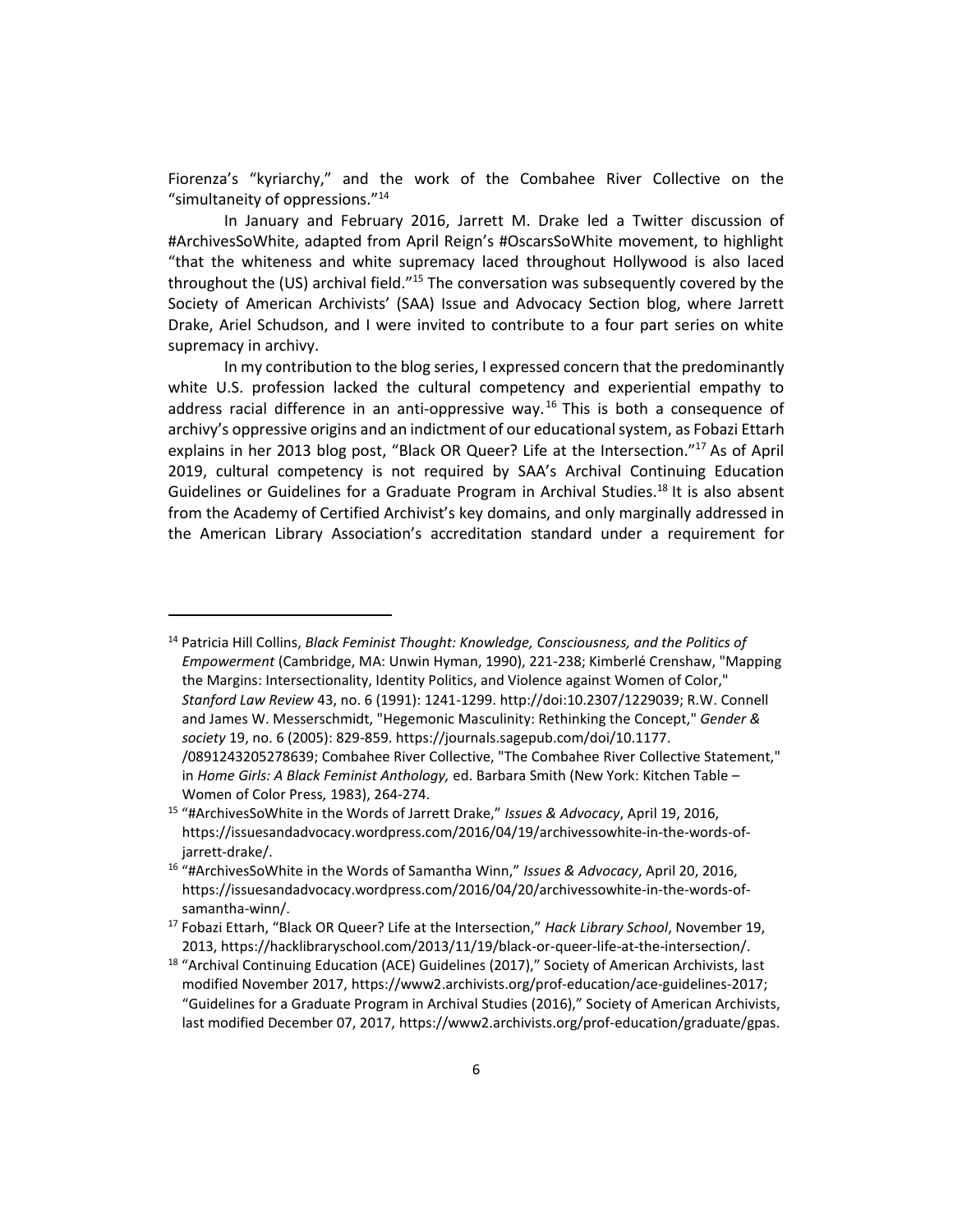curriculum that "responds to the needs of a diverse and global society."<sup>19</sup> Updated in March 2017, the Association of College & Research Libraries' *Guidelines: Competencies for Special Collections Professionals*lists "cultural and linguistic competencies appropriate for their collections and user communities" as fundamental to the work of special collections professionals, but the scope of such competency remains undefined.<sup>20</sup> In contrast, accreditation standards and curricular guidelines in healthcare professions ask professionals to demonstrate cultural respect, a commitment to accessibility, and an acceptance of personal responsibility for both actions and attitudes. $21$ 

## MY BACKGROUND IN COMMUNITY DIALOGUES

Reflecting on the powerful critiques published by Hathcock and Ramirez in 2015, as well as the #ArchivesSoWhite discussions in early 2016, I began to consider how the archival profession might act upon Dunbar's 2006 challenge. My work as a community facilitator inspired me to imagine spaces where white archivists could critically and affectively challenge white normativity.<sup>22</sup> I first engaged in dialogue-based community facilitation through Montgomery County, Virginia's "Dialogue on Race" forum. As a member of the Jim Crow/White Privilege Issue Group, I worked with fellow community members to lead

<sup>&</sup>lt;sup>19</sup> "Role Delineation Statement," Academy of Certified Archivists, accessed April 30, 2021, https://www.certifiedarchivists.org/get-certified/role-delineation-statement/; "Standards for Accreditation of Master's Programs in Library and Information Studies," American Library Association, last modified February 2, 2015, http://www.ala.org/educationcareers/sites /ala.org.educationcareers/files/content/standards/Standards\_2015\_adopted\_02-02-15.pdf.

<sup>&</sup>lt;sup>20</sup> "Guidelines: Competencies for Special Collections Professionals," Association of College & Research Libraries, accessed April 30, 2021, http://www.ala.org/acrl/standards /comp4specollect.

<sup>&</sup>lt;sup>21</sup> "Cultural Competence in Health Care: Is it Important for People with Chronic Conditions?" Georgetown University, Health Policy Institute, accessed April 30, 2021, https://www.aamc.org /what-we-do/mission-areas/diversity-inclusion/tool-for-assessing-cultural-competencetraining; "Cultural Respect," National Institutes of Health, accessed April 30, 2021, https://www.nih.gov/institutes-nih/nih-office-director/office-communications-publicliaison/clear-communication/cultural-respect.

 $22$  This model was of its time. I have since become deeply skeptical of white-led anti-racist work, including and especially my own. This shift was inaugurated in part by DiDi Delgado's 2017 critique of the national organization, Showing Up for Racial Justice. Nonetheless, I remain convicted by Kelsey Blackwell's 2018 essay on her desire for spaces free of whiteness. DiDi Delgado, "Whites Only: SURJ And The Caucasian Invasion of Racial Spaces," *Huffpost*, April 04, 2017, https://www.huffpost.com/entry/whites-only-surj-and-the-caucasian-invasion-ofracial\_b\_58dd5cf7e4b04ba4a5e25209; Kelsey Blackwell, "Why People of Color Need Spaces Without White People," *The Arrow*, August 9, 2018, https://arrow-journal.org/why-people-ofcolor-need-spaces-without-white-people/.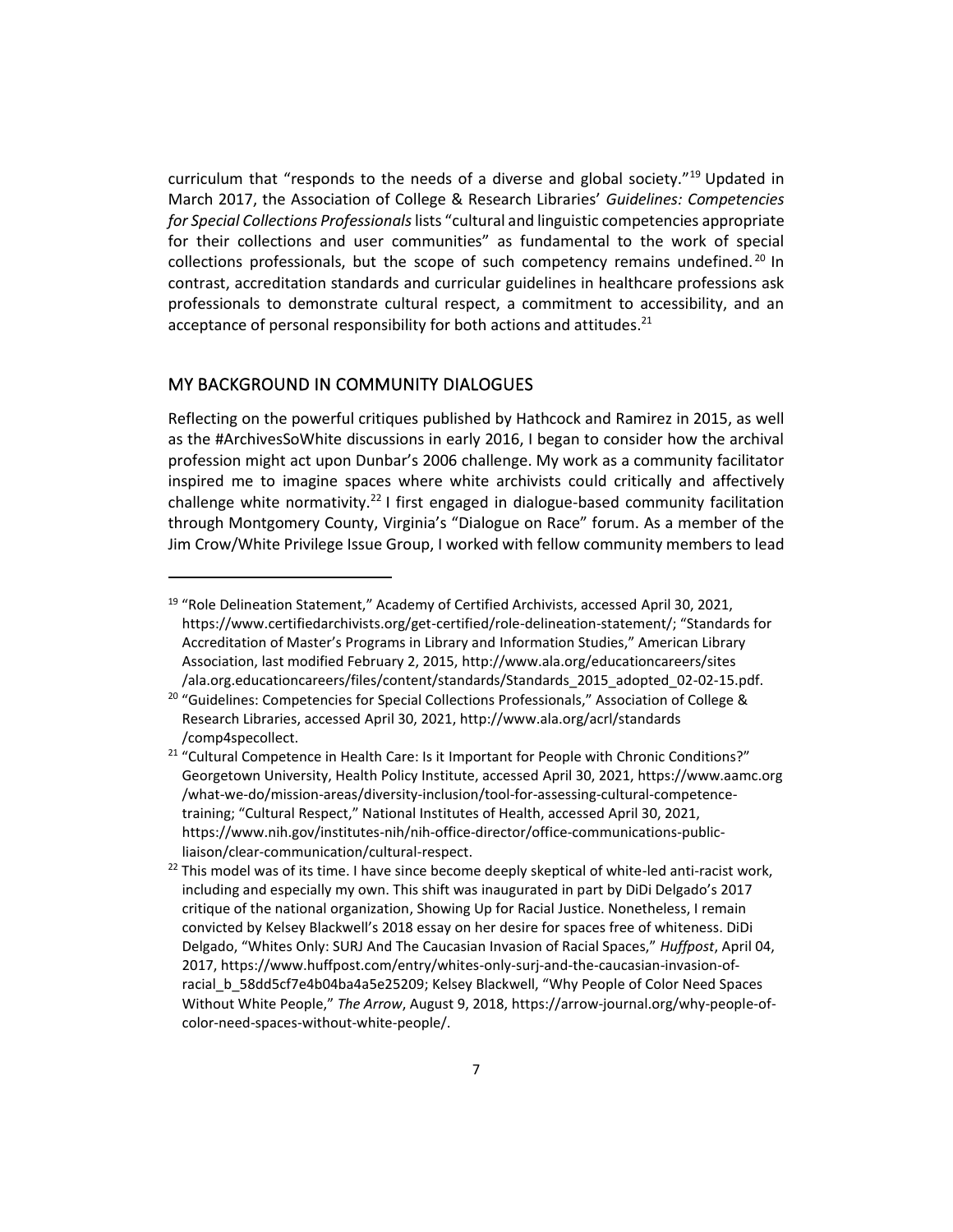conversations around manifestations of racism in our region. Our group used Story Circles, a narrative method developed by Roadside Theater and Junebug Productions, to engage community members in restorative justice work and the development of counternarratives.<sup>23</sup> In the same period, I trained as a facilitator of intercommunity dialogue through a series of workshops at Virginia Tech. These experiences gave me a practical model by which to engage archival practitioners in facilitated conversation. The training I received reflected an ethos of radical empathy in its emphasis on interpersonal relationships and communal connections. Operating from this school of thought, my aim as an educator is not to simply impart a concept, but to facilitate critical reflections and transformative dialogues.

To adapt these strategies for an archival session, I began corresponding informally with colleagues, archival scholars, and leaders of various professional affinity groups about developing a workshop for white archivists to critically confront whiteness. The conversations took place from March through June of 2016. Respondents expressed a mixture of fatigue, skepticism, and enthusiasm. Experienced facilitators identified areas of concern, including the potential for such workshops to disproportionately burden people of color, center white affective comfort, allow micro- and macroaggressions to go unchallenged, and frustrate participants with a plurality of experience levels and expectations. <sup>24</sup> This feedback helped me to significantly refine the facilitator training, clarify the learning outcomes, more overtly target white archivists for self-reflection, and strengthen the affective core of the workshop.

I encountered Caswell and Cifor's 2016 article, "From Human Rights to Feminist Ethics: Radical Empathy in the Archives," as I compiled resources for guest facilitators. It offered a pedagogical bridge between the affective entanglement of community narratives, the embodied experience of memory work, and the pursuit of social justice beyond a rights-based framework. Caswell and Cifor's concept of radical empathy, defined as "a way to engage with others' experiences that involves discarding the assumption that we share with them the same modal space of belonging in the world," articulated the importance of engaging difference in a way that does not conflate or erase the lived experiences of others.<sup>25</sup>

<sup>23</sup> "Story Circle Guidelines," *Roadside Theater*, accessed January 25, 2019, https://roadside.org /asset/story-circle-guidelines.

<sup>&</sup>lt;sup>24</sup> I am especially indebted to Katie Seitz, Jasmine Jones, and Anna Clutterbuck-Cook for sharing their time and expertise.

<sup>&</sup>lt;sup>25</sup> Caswell and Cifor, "From Human Rights to Feminist Ethics," 31.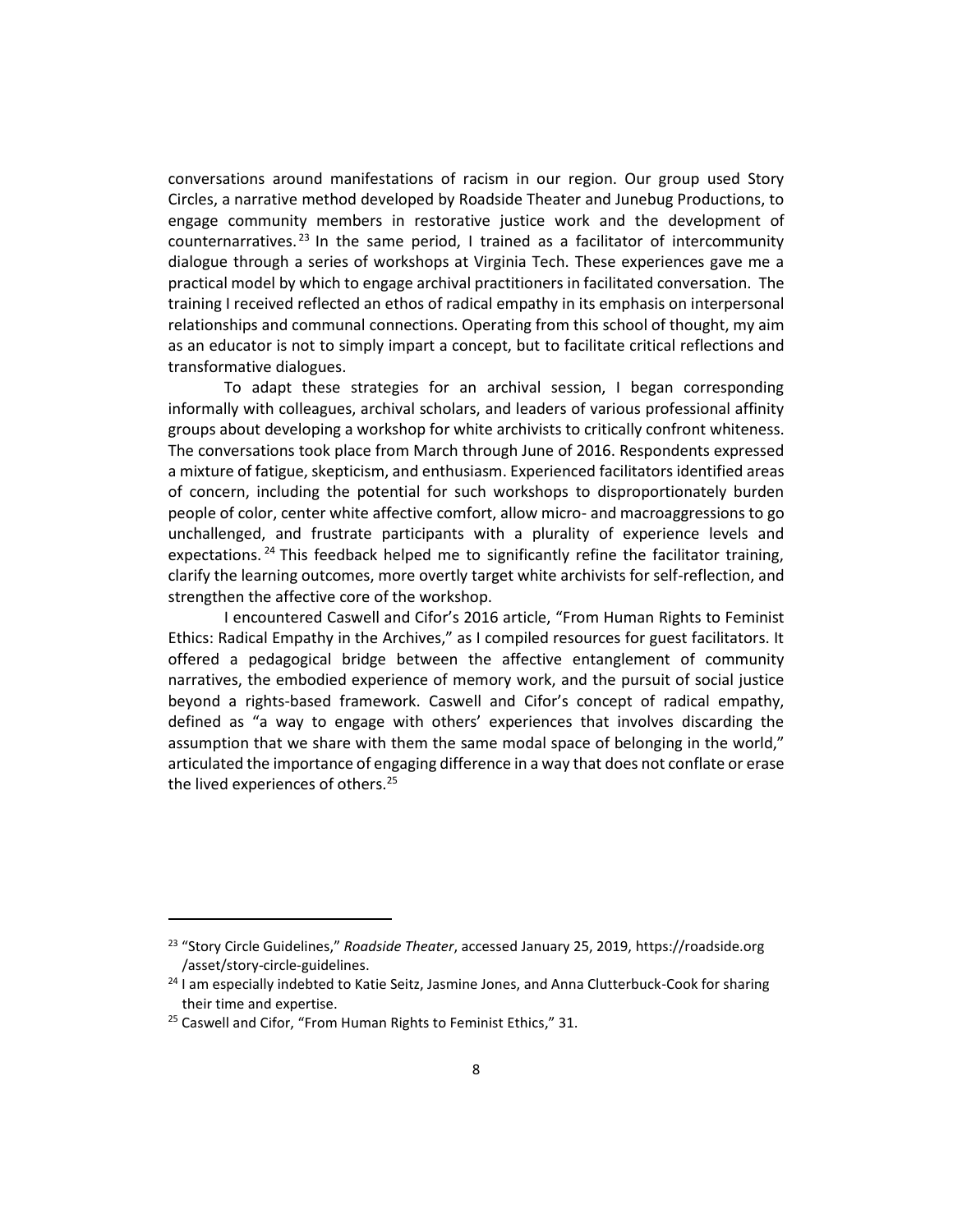## LAUNCHING THE PILOT

In light of #ArchivesSoWhite and the profession's response to Ramirez' article, I was curious to see how members of SAA and the Council of State Archivists (CoSA) would respond to a deliberately confrontational workshop proposal from a white woman.<sup>26</sup> In April 2016, I proposed the pilot workshop as a pop-up session for the upcoming CoSA/SAA conference in Atlanta, GA. Unlike the standard conference program offerings, SAA's popup proposals were voted upon by conference participants. Out of thirty proposals, conference attendees could elect five for the final program. "Deconstructing Whiteness" received enough votes to place it in the final five. As registration for the workshop exceeded 100 interested attendees, I began working with volunteer facilitators and consultants to compile resources and conduct remote training sessions.<sup>27</sup> We worked together through a series of emails, Skype calls, and in-person meetings to review facilitation guidelines, adopt shared principles of practice, refine our exercises prompts, and practice the narrative exercises. After the session, I compiled spontaneous participant feedback and met with facilitators to discuss their impressions and suggestions.

Although I had not planned to repeat the workshop, I immediately began receiving invitations to adapt it for other organizations. Preparing this material for several distinct contexts and communities has allowed me to refine both the content and delivery of the workshop in conversation with archival discourse on race, care ethics, and cultural hegemony. New opportunities created new challenges, particularly in mode of delivery.

## THE PITFALL OF WHITE PALATABILITY

The popularity of this workshop on the 2016 pop-up session ballot demonstrated a disheartening undercurrent in member attitudes towards discussions of cultural competency. If so many archivists were interested in cultural competency and diversity, why had they not endorsed proposals from Black archivists and non-Black archivists of color who had tangibly moved the organization forward?<sup>28</sup> Attendees did not endorse a

 $26$  More directly, I was interested to see whether my proposal would invoke similar ire as conversations started by people of color. It did not. Subsequent workshops by colleagues did, however, attract attention from white supremacist groups.

<sup>&</sup>lt;sup>27</sup> Where the workshop succeeded, all credit goes to volunteer facilitators Stephanie Bennett, Steven Booth, Katherine Crow, Holly Croft, Melissa Gonzales, Lauren Goodley, Jess Farrell, Katharina Hering, Dominique Luster, Holly Smith, and Margarita Vargas-Betancourt. Additionally, feedback from Brad Houston, Michelle Caswell, Anna Clutterbuck-Cook, Mark Greene, Irlanda Jacinto, Jasmine Jones, Lindsey Loeper, Katie Seitz, Alison Stankrauff, Eira Tansey, and Helen Wong were invaluable in the formation of the workshop.

 $28$  This is a rhetorical question, but it continues to rankle me years later. Perhaps the predominantly white membership of SAA and CoSA considered a workshop under my name to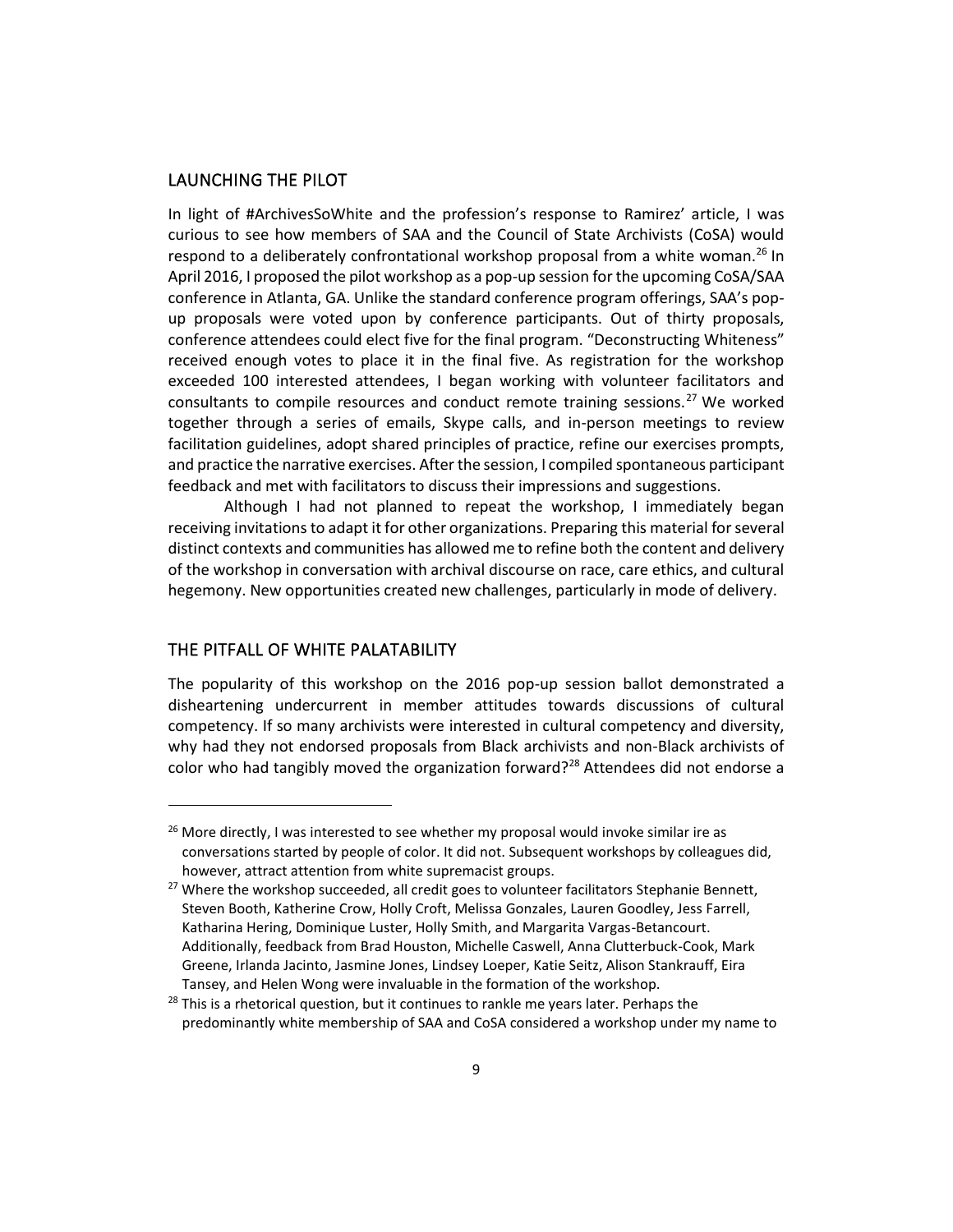proposal on diversity in the archival profession by Holly Smith, outgoing chair of the SAA Diversity Committee.<sup>29</sup> Nor did they select a proposal on cultural competency lead by Aaisha Haykal and Harrison W. Inefuku, chairs of the Archives and Archivists of Color Roundtable, and featuring Council member Helen Wong Smith, who had launched a major cultural competency initiative in 2015.<sup>30</sup>

I had experienced similar reactions in social media engagement and conversations throughout academia. When I made provocative statements about oppressive whiteness in our field, I received significantly less harassment and derision than colleagues who were Black, Indigenous, and People of Color (BIPOC). If I echoed a sentiment shared by a Black woman, for example, her statement would be ignored while mine received acclaim.<sup>31</sup> I repeatedly saw white womanhood grant me unique authority and access to white platforms, white spaces, and white people at the expense of people of color.

Seeing my colleagues of color overlooked in favor of yet another white woman, I faced one of many ethical dilemmas to come in the implementation of this workshop: should we withdraw in solidarity or make use of the platform we had received? I consulted with several local mentors, archival colleagues, and volunteer facilitators. Because our proposal had been selected by ballot, it was not possible to choose our replacement. Without the option to hold space for one of our sister sessions (described above), we chose to move forward with the session and amplify its focus on anti-racist and anti-oppressive principles.

#### KEY METHODS AND PRINCIPLES

Building from relational models of facilitation, including Paulo Freire's dialectical methods of instruction and bell hooks' principles of engaged pedagogy, the workshop employed storytelling exercises to reveal, transmit, and deconstruct lived experiences around

be a "safer" choice, hoping my own whiteness would make me less likely to confront or challenge them.

<sup>&</sup>lt;sup>29</sup> "Pop-Up Session Selection - VOTE NOW!," Society of American Archivists, accessed January 28, 2019, https://www2.archivists.org/am2016/program/pop-up-vote.

<sup>30</sup> Engseth, 472-475.

 $31$  As Tasha Nins (@tashacmn) tweeted during Robin DiAngelo's plenary address to the 2019 American Library Association's midwinter meeting, "Robing (sic) DiAngelo Isn't Saying Anything New@ #alamw19. What Is New to Many Is That They Are Hearing It from a White Woman Instead of a POC Who Is Living It. If You Haven't Heard These Points/Thought about Them, You Haven't Been Paying Attention or Care about Who Is Saying It," Tweet, January 27, 2019, https://twitter.com/TashaCMN/status/1089683374661345280.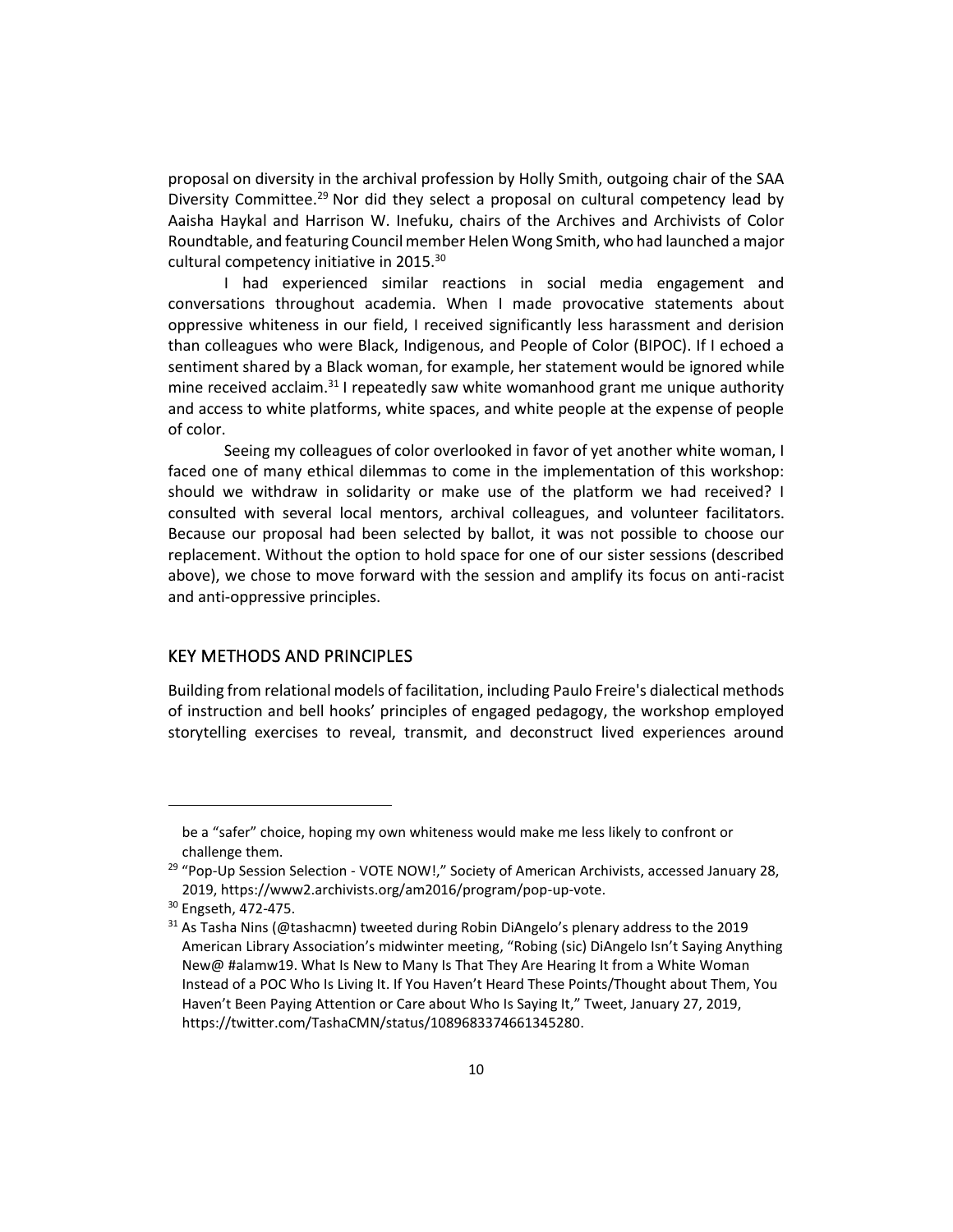normative whiteness in archives. $32$  In the future, these methods might be used by archival educators to support the development of radical empathy in small and large discussion groups.

Entitled "Deconstructing Whiteness in Archives," the workshop generally consisted of three sections. In the first section, I reviewed key concepts from critical race theory and whiteness studies, then led participants in storytelling exercises to surface counternarratives and affective experiences around whiteness. The second section comprised a facilitated discussion of assigned pre-readings. In the final section, participants proposed and discussed practical applications of the knowledge they gained in the first two sections. I designed the workshop to explicitly challenge whiteness, particularly white womanhood, as normative or neutral. This framing was an explicit response to Dunbar's challenge.<sup>33</sup>

#### Pre-Workshop Consultations

I worked with each host institution to customize the workshop towards the needs, expectations, and limitations of each institution. In addition to clarifying the purpose of my workshop and facilitate logistical details, these interviews help me anticipate potential flashpoints, expand or abbreviate my introductory lecture, and establish appropriate levels of confrontation. In some cases, the consultation phase helped me see that my workshop was not a good fit for an institution, which gave me space to recommend more suitable instructors.

One specific case merits discussion. In summer 2018, a member of SAA's Chicagobased staff asked me to present this workshop as part of the organization's formal education program. I was contacted upon recommendation by a member of SAA's Committee on Education, a group of appointed volunteers who work closely with the organization to shape professional development offerings.

During our initial phone consultation, I described the narrow focus of this workshop and emphasized that it should not be considered a substitute for foundational EID instruction. I reiterated that I only felt qualified to teach this specific course but would be happy to provide them with recommendations for instructors, including several brilliant Black, Indigenous, and non-Black women of color. Having acknowledged these caveats, SAA staff wanted to continue. I signed an instructor agreement, which specified

<sup>32</sup> Paulo Freire, *Pedagogy of the Oppressed* (New York: Continuum, 2000); Augusto Boal and Charles A McBride, *Theatre of the Oppressed.* (New York: Theatre Communications Group, 2013); bell hooks, *Teaching to Transgress: Education as the Practice of Freedom* (New York: Routledge, 1994).

<sup>33</sup> Dunbar, 113-114.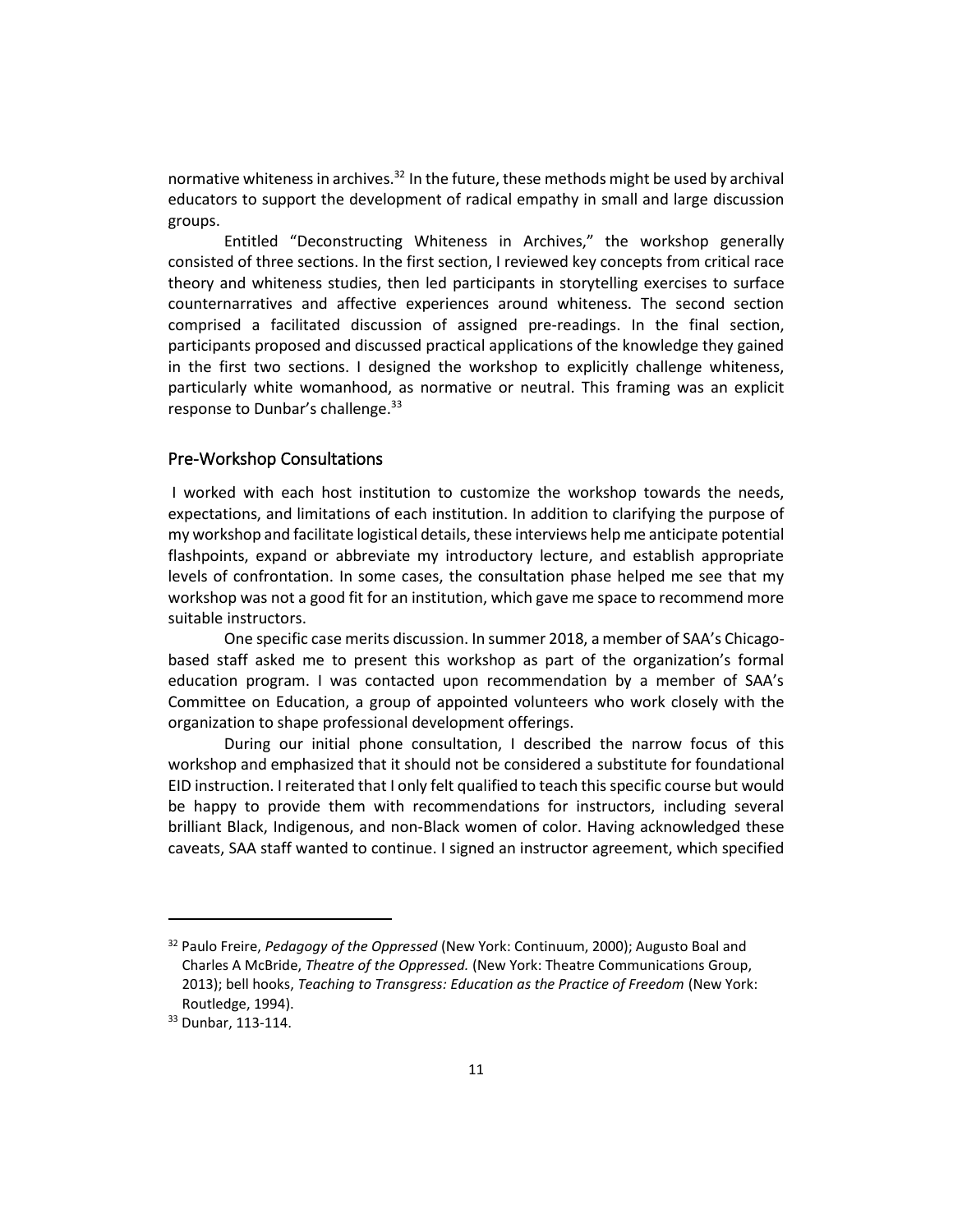that the course was my own content and not a work for hire. SAA found a host institution in the Chicago area and posted the course on its official continuing education site.

Being unfamiliar with SAA's typical workflow for course approval, I had assumed that Committee members were familiar with my stated limitations and had expressed interest in my specific workshop prior to contracts being signed. However, I now believe this was not the case. Shortly after course registration opened, I learned that the Committee on Education wanted to develop a new course from scratch. I recommended that SAA end our contract and hire someone more qualified. The Committee on Education came to the same conclusion and the contract was dissolved.<sup>34</sup> As of this article's publication, Helen Wong Smith's "Cultural Diversity Competency" remains the only offering in the SAA continuing education catalog to explicitly address equity, inclusion, and diversity. In September 2019, SAA announced that it had negotiated a discounted rate for DeEtta Jones' "The Inclusive Manager's Toolkit" course.<sup>35</sup>

### Introductions and Expectations

After several discussions with key stakeholders, I traveled to the host institution to deliver the workshop in person. I began each session with an acknowledgement of my teachers (see Figure 1), a review of the day's agenda, a review of expectations for community engagement (see Figure 2), and an activity or series of activities to build connections among participants. These activities are designed to accomplish three key outcomes: first, for each participant to locate themselves in the broader context of liberatory memory work; second, to disrupt traditional expectations of epistemological authority by introducing a framework for critical engagement; and finally, to establish a communal care ethic in which each participant commits to pursue self-awareness and radical empathy.

<sup>&</sup>lt;sup>34</sup> I remain deeply grateful to members of the Committee on Education for holding the organization of SAA accountable for its hiring decisions.

<sup>&</sup>lt;sup>35</sup> Society of American Archivists (@archivists\_org), "Tomorrow "The Inclusive Manager's Toolkit" course begins! SAA members receive a 15% discount. The course on org. leadership applies an equity lens across programs so that diversity and inclusion are seamlessly connected w/ other managerial practices: http://ow.ly/XMj130pw79O," Twitter, September 22, 2019, 7:05 pm, https://twitter.com/archivists\_org/status/1175923999580270592.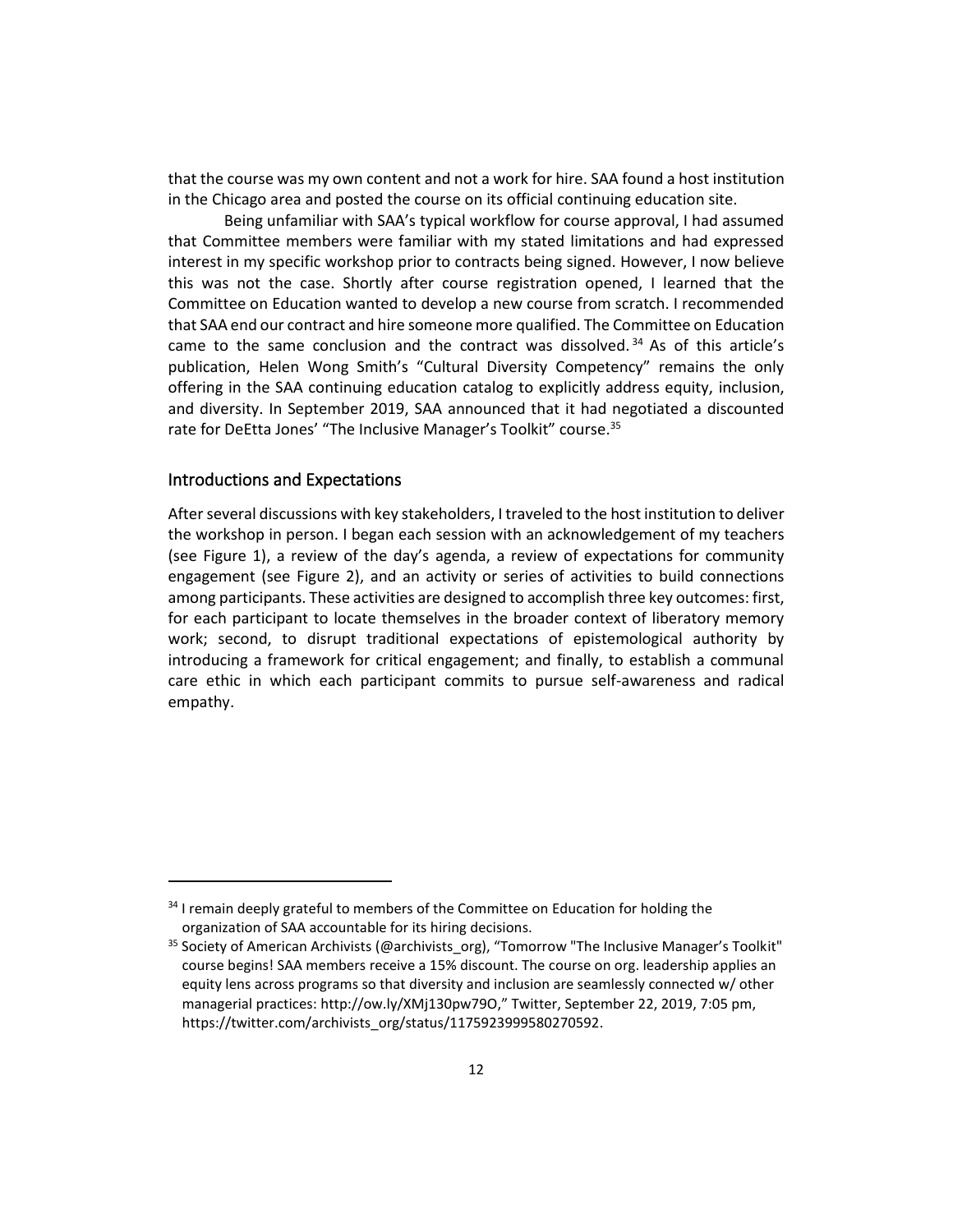## **Acknowledgments**

Cecily Walker, Jennifer Vinopal, Jarrett Drake, Bergis Jules, Elvia Arroyo-Ramirez, Mario H. Ramirez, Dominique Luster, Michelle Caswell, Stacie Williams, Shanee' Yvette Murrain, Fobazi Ettarh, T-Kay Sangwand, Natalie Baur, Kimberly Christen, Itza Carbajal, April Hathcock, Emily Drabinski, Netanel Ganin, Chris Bourg, Angela Galvan, Craig Arthur, Tamar Evangelestia-Dougherty, Ricardo Punzalan, nina de jesus, Mark Matienzo, Eira Tansey, Verne Harris, Rand Jimerson

Building on the work of Jennifer Vinopal and Cecily Walker, this list reflects some of the folks who have inspired and shaped my thinking on this topic.

Figure 1: I have used this practice to introduce workshops and conference presentations since April 2017. This practice came to me from Cecily Walker by way of Jennifer Vinopal.

## **Ground Rules**

Recognize your communication style (verbal/nonverbal).

Expect to learn something about yourself and others.

Speak from your own experience instead of generalizing.

Participate honestly, openly, and to the fullest of your ability.

Engage in the process by actively listening as well as speaking.

Confidentiality, Curiosity & Charity.

Take responsibility for yourself and what you say.

Figure 2: I learned the RESPECT ground rules through the VTInterCom curriculum, developed by Christian Matheis and Masayuki Sugie for the Virginia Tech Division of Student Affairs' Intercultural Engagement Center.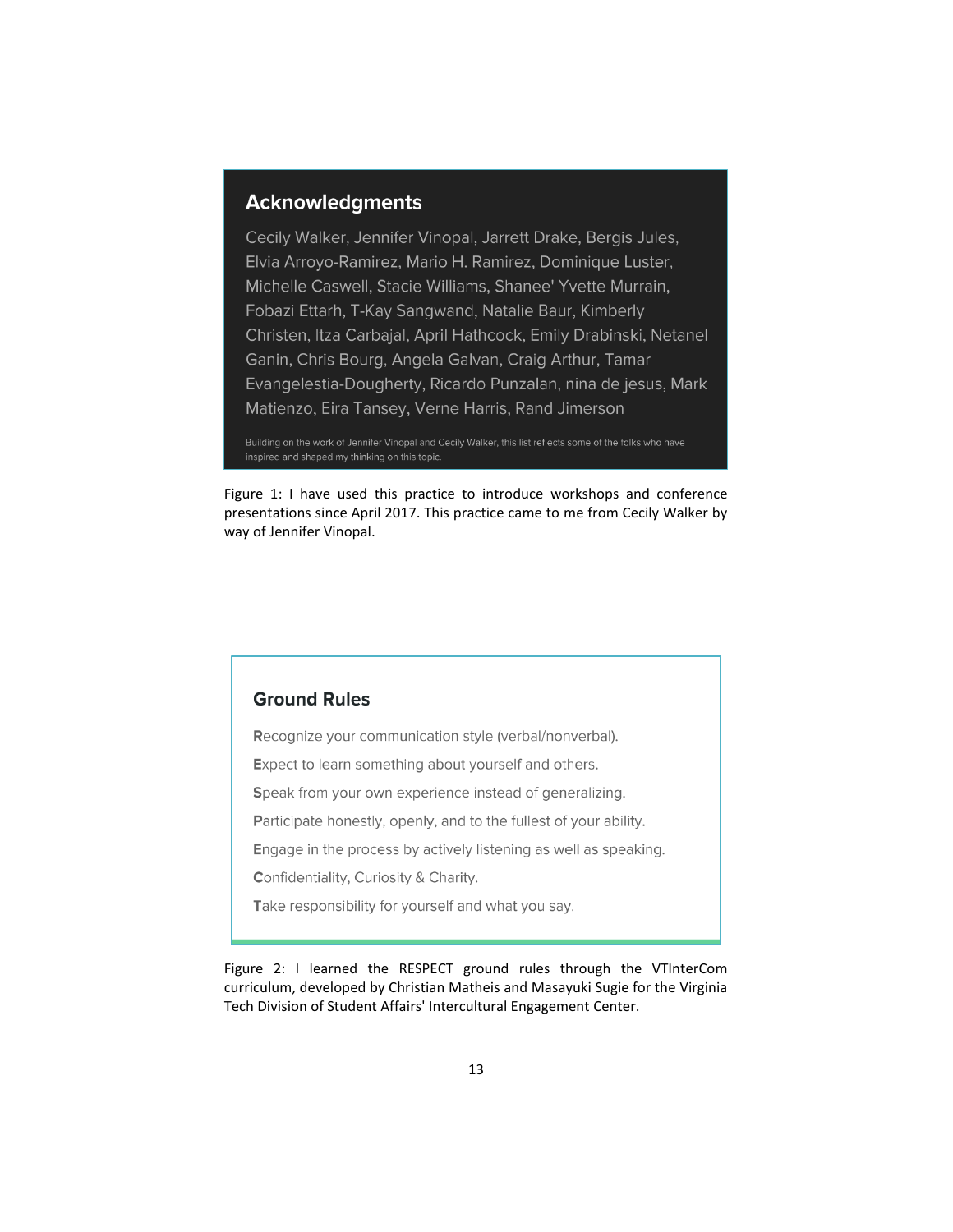While I presented the same set of ground-rules for each workshop (see Figure 2), I used many different approaches to introduce participants to each other. In the earliest iterations, participants were simply asked to share their first name and explain what brought them to the workshop. This took place either in the full group or in small group discussions, depending on time constraints. For later versions, I used an artistic narrative exercise called "River of Life" which comes from 350, an international network dedicated to climate justice.<sup>36</sup> In this activity, participants illustrate a metaphorical river of their personal journey with the workshop topic. The outcome is either shared with a small group or with the entire workshop, as time allows. I have also employed brief exercises to prime affective empathy, asking participants to articulate their affective state and inviting other participants to raise their hand if they shared that feeling or experience. This is followed by a "think-pair-share" exercise, in which participants have more time to reflect upon and vocalize their expectations for the workshop. These activities are designed to foster self-awareness and demonstrate the wealth of knowledge and lived experiences which the community brings to the workshop. This practice is rooted in the dialectic principles of Freire and hooks, whose methods creatively undermine hierarchical models of education.<sup>37</sup>

Participants come to the workshop with a plurality of curricular, practical, and lived experiences. I used pre-workshop surveys and kinetic exercises (see Figure 3) to gauge participants' familiarity and comfort with the concepts we will discuss. As an example, I might ask participants to physically respond to a series of provocative prompts by arranging themselves in a physical spectrum or raising a number of fingers to quantify their position.<sup>38</sup> Alternatively, I might include a web-based survey which creates an immediate visualization of our group. The exact method depended on the number of participants, any mobility issues of which I was aware, and the general accessibility of the space. I used the resulting data to supplement any information I had gathered in consultation with the host institution.

<sup>36</sup> "River of Life," 350.org, accessed April 30, 2021, https://trainings.350.org/resource/river-oflife/.

<sup>37</sup> Freire, *Pedagogy of the Oppressed*; hooks, *Teaching to Transgress.*

 $38$  Please note that the use of kinetic exercises can alienate participants with mobility issues and other accessibility concerns. I recommend having many tools available in case you need to change techniques.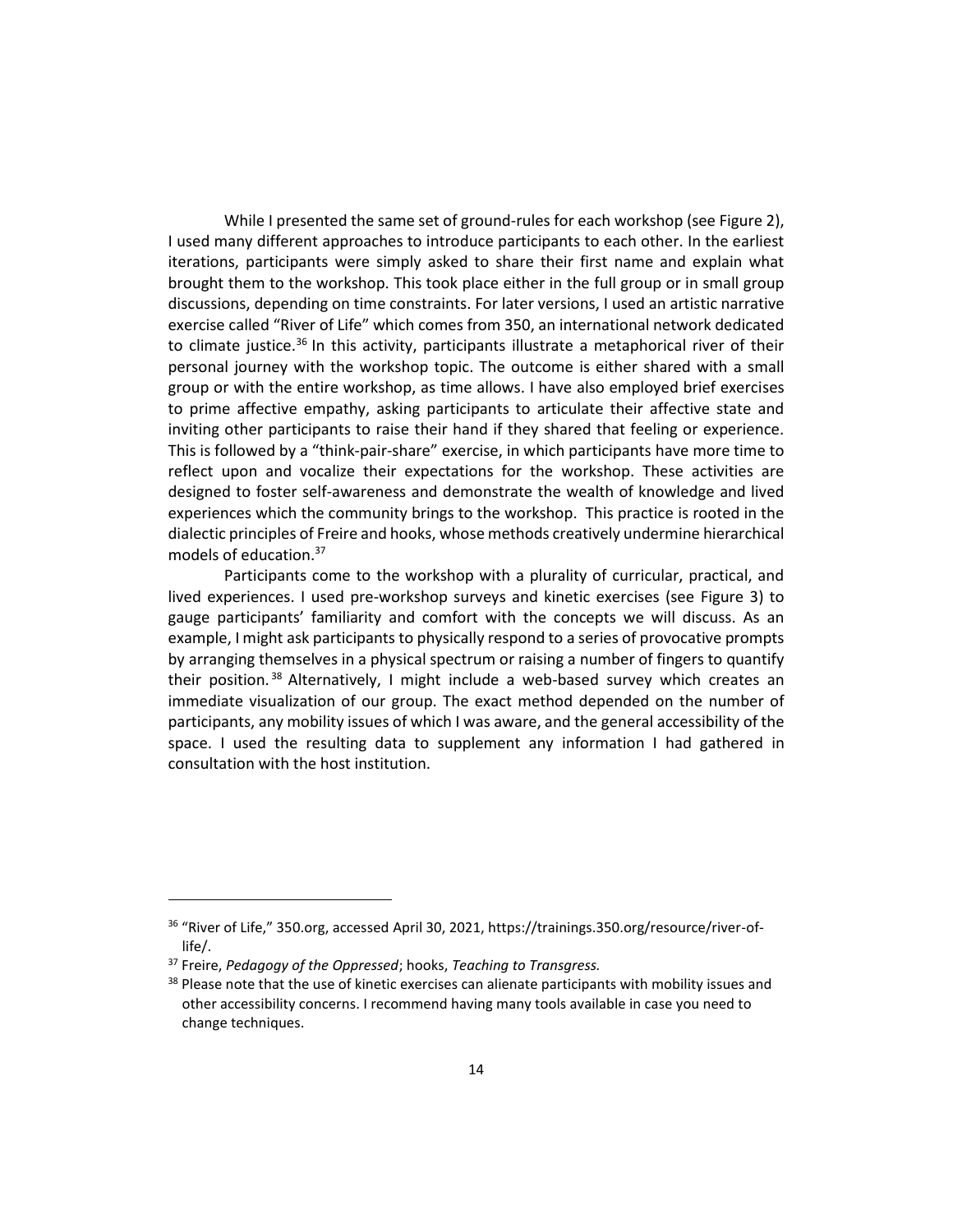## **Narrative Exercise: Naming Our Experiences**

- How often do you talk about race in your courses, workplace, or professional community?
- How comfortable do you feel talking about race/racism in a professional context?
- What holds you back?

Figure 3: Sample Discussion Prompt

#### Naming Whiteness

With communal norms and relationships established, I then asked workshop participants to define concepts in community. In this section, I presented a term with minimal context and asked participants to share what the term means to them. Through facilitated dialogue, the group worked to articulate a common understand of each term. After the group became comfortable with a term, I asked them to consider various scholarly definitions and choose what aspects to incorporate into our communal understanding. By the end of this discussion, we had established a common definition to guide further discussions.

I began with a broad discussion of "whiteness," creating space for participants of color to guide the community's work and speak about their lived experiences with oppressive white normativity.<sup>39</sup> Initial use of the term "whiteness" often provoked noticeable discomfort among white workshop participants, including avoidance of eye contact, eye rolling, affected coughing, deep sighs, and shuffling of supplies. When I asked

<sup>&</sup>lt;sup>39</sup> In addition to the conviction instilled in me through my exposure to critical race theory and community dialogues around white privilege, my decision to explicitly confront the ideology of whiteness was solidified by a series of conversations I had with Mark Greene via email in 2016. His questions and critiques helped me to sharpen my rhetorical approach and anticipate common points of resistance from white participants.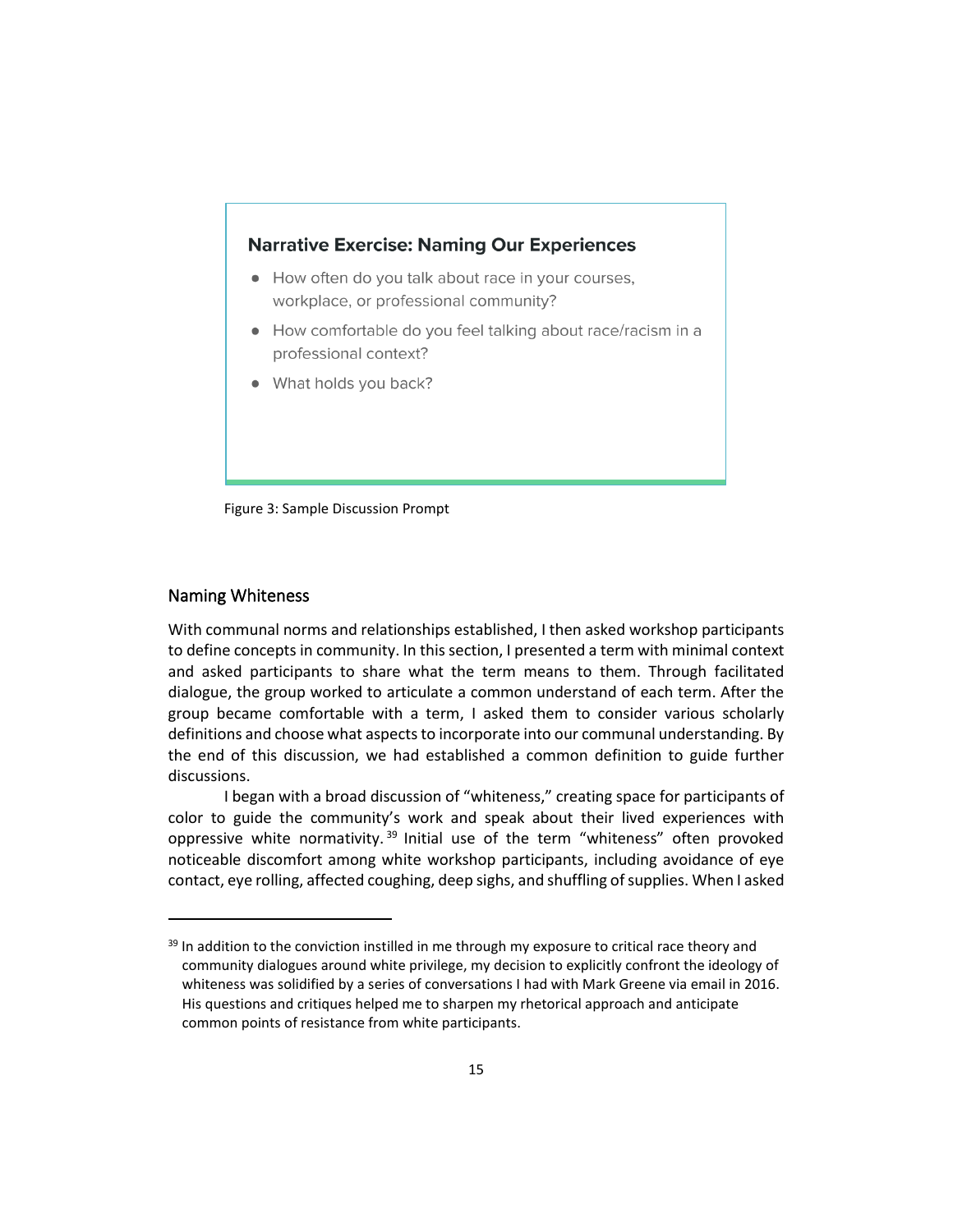participants to name the source of their discomfort, some expressed concern that the workshop would alienate or blame individuals with light skin or specific ethnic backgrounds. In contrast, April Hathcock's framing of "oppressive normativity" invites participants to consider white normativity—or whiteness as the invisible default—as an ideology and a system of oppression in relationship with a broad network of oppressions.<sup>40</sup> With this definition in place, I could then lead participants through a discussion of white supremacy and white privilege.

In addition to conveying information for participants to integrate into or reject from our communal definitions, I used moderately confrontational media clips to create affective tension for white participants.<sup>41</sup> For the discussion of white supremacy, I shared a selection from James Baldwin's appearance on the Dick Cavett Show as featured in the PBS documentary, *American Masters: Maya Angelou*. To introduce the concept of white privilege, I played part of a presentation by anti-racist educator Jane Elliott. I then asked white participants to communicate their degree of discomfort. A majority of white participants signaled that they feel moderately or very uncomfortable at this point across all workshops.

In this moment of self-reflection, I introduced the concept of "white fragility," which Robin DiAngelo describes as "a state in which even a minimum amount of racial stress becomes intolerable, triggering…the outward display of emotions such as anger, fear, and guilt, and behaviors such as argumentation, silence, and leaving the stressinducing situation."<sup>42</sup> I asked white participants to reflect upon their emotional state in the moment and how it might reflect this definition from DiAngelo. In later workshops, I also discussed the "discomfort zone" concept presented by Training for Change (see Figure 4).

By shifting the affective burden of discomfort to white participants, I aimed to disrupt the "white racial equilibrium" described by DiAngelo. Through this discussion, in combination with a review of our ground rules and voluntary feedback from participants of color, we could agree as a group that white participants would proactively monitor and manage their affective responses without harming other participants or distracting from the work of the group.<sup>43</sup> Finally, we refined our understanding of systemic oppression by reviewing "oppressive normativity" in relation to various concepts established by Black

<sup>40</sup> Hathcock, "Whiteness and 'Oppressive Normativity.'"

 $41$  By "confrontational," I mean intentionally direct and personal in their manner of speaking.

<sup>42</sup> Robin DiAngelo, "White Fragility," *The International Journal of Critical Pedagogy* 3, no. 3 (May 16, 2011): sec. abstract, http://libjournal.uncg.edu/ijcp/article/view/249.

<sup>43</sup> DiAngelo, *White Fragility*, abstract. Over the years, some BIPOC participants felt I focused too narrowly on the behavior of white participants.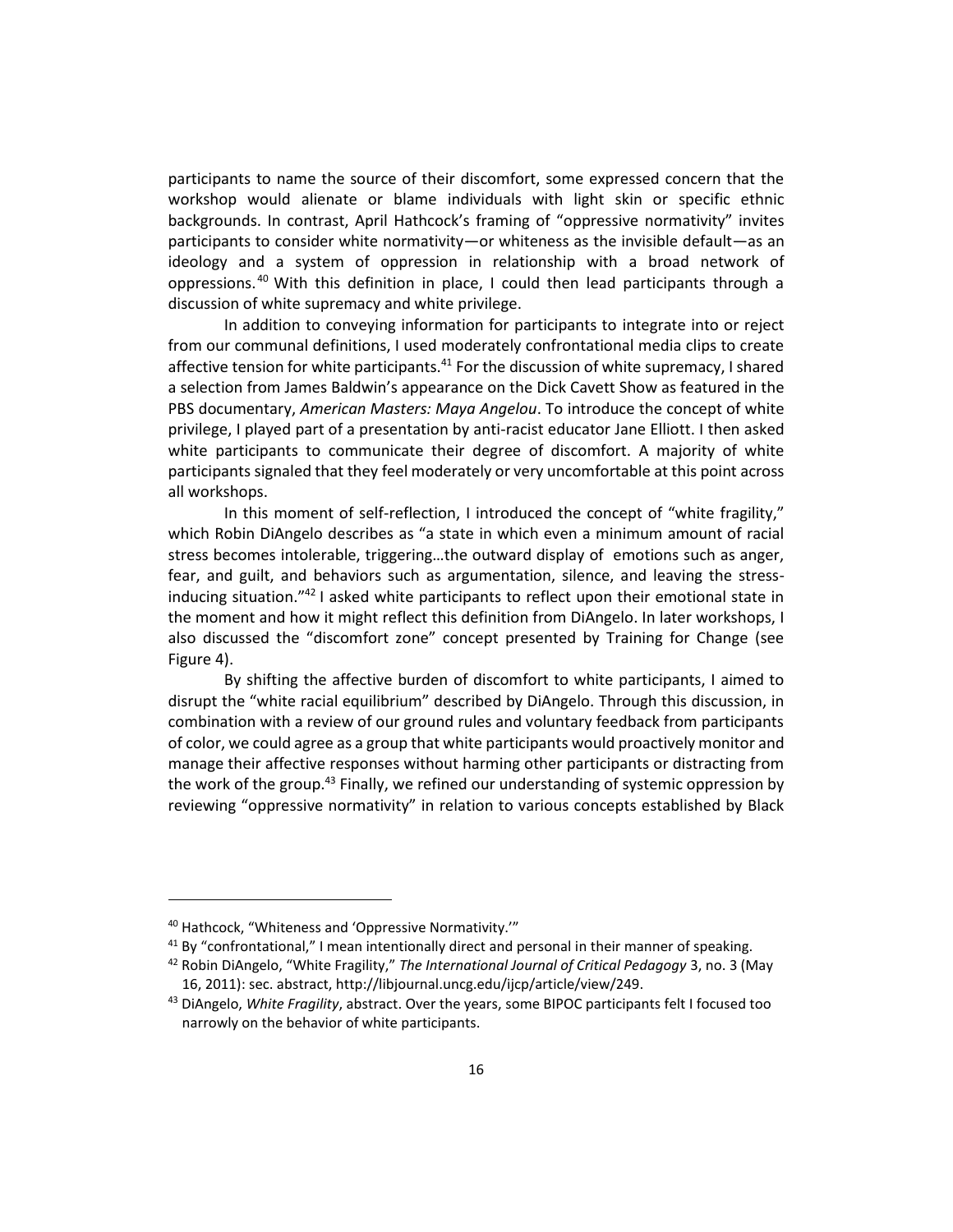and Indigenous women of color since the 1970s.<sup>44</sup> This discussion also aimed to preempt misappropriations of "intersectionality" as a descriptive identifier.<sup>45</sup>



Figure 4: This diagram is included to help white participants establish appropriate expectations for their own affective experience in the workshop.

## Seeing Whiteness at Work

A short break allowed participants to manage their affective state and reflect on their intentions for the rest of the session. Upon return, I sorted participants into small dialogue groups. For workshops under 15 participants or in situations where I could arrange guest

<sup>44</sup> I highlighted Cherrie Moraga's concept of "interlocking oppressions" from "La Güera," in *This Bridge Called My Back: Writings by Radical Women of Color*, eds. Cherríe Moraga and Gloria Anzaldúa (London, UK: Persephone Press, 1981), 27-34; Collins' "matrix of domination" from *Black Feminist Thought*; Kimberle Crenshaw's definition of "intersectionality," from "Mapping the Margins"; Moya Bailey and Trudy's concept of "misogynoir," "On Misogynoir: Citation, Erasure, and Plagiarism," *Feminist Media Studies* 18, no. 4 (2018): 762-768, https://www.tandfonline.com/doi/abs/10.1080/14680777.2018.1447395?journalCode  $=$ rfms $20.$ 

<sup>&</sup>lt;sup>45</sup> In her 2017 interview with Columbia Law School, Dr. Crenshaw describes some of the most pernicious misuses of the term she coined. "Kimberlé Crenshaw on Intersectionality, More than Two Decades Later," Columbia Law School, June 8, 2017, https://www.law.columbia.edu/pt-br/news/2017/06/kimberle-crenshaw-intersectionality.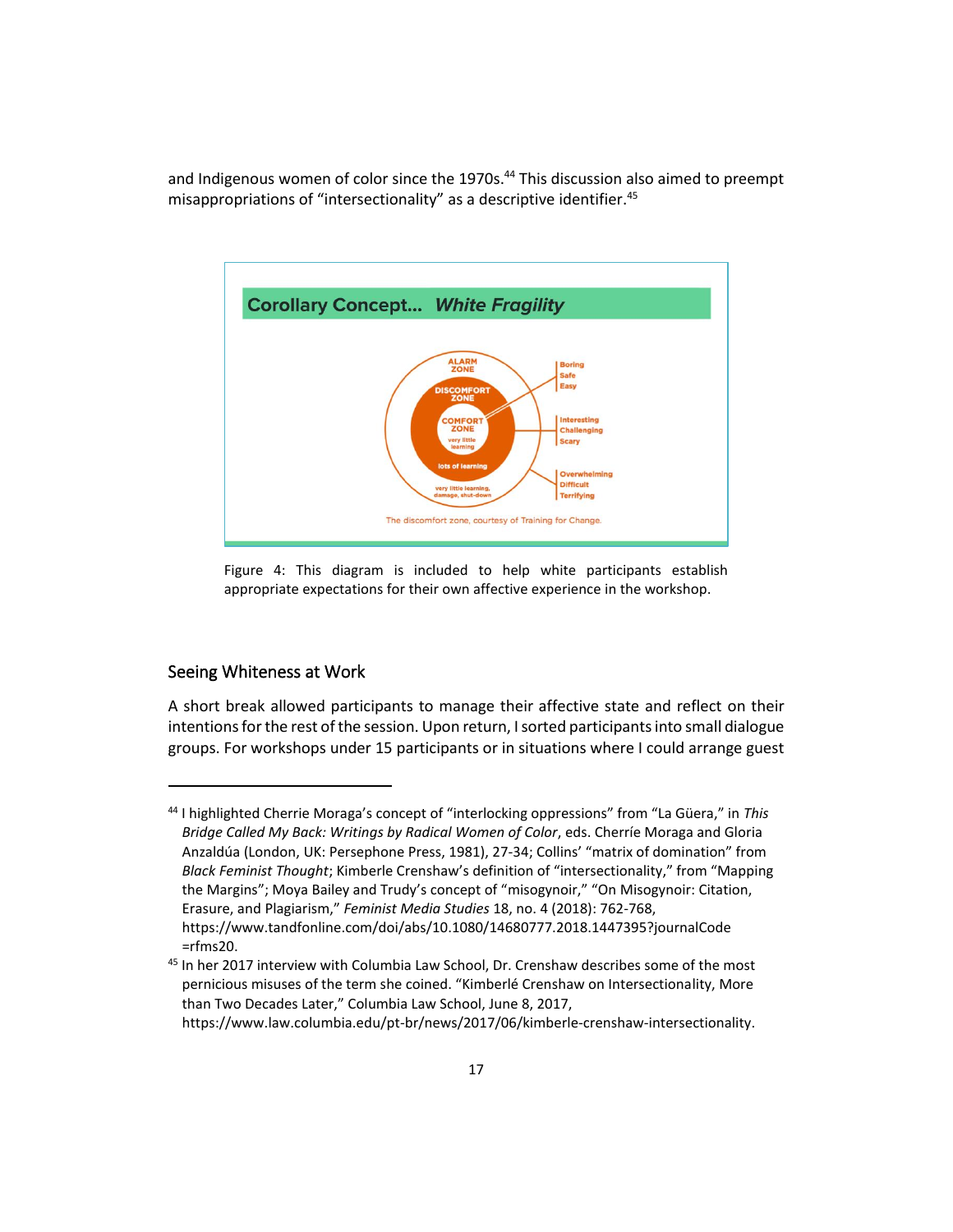facilitators ahead of time, I used Roadside Theatre's Story Circle methodology to guide participants through the development and sharing of personal stories which counter white hegemony in memory work.<sup>46</sup> In larger groups or where time is very restricted, I employed less-scripted small group discussions. After these discussions, we returned to the full group and briefly shared out or recorded common themes of discussion. This presented an opportunity for us to reflect upon the community definitions established earlier in the day.

Participants then moved from personal narratives to collective narratives, engaging with excerpts from the workshop's assigned pre-readings. Pre-workshop readings included Elvia Arroyo-Ramirez' "Invisible Defaults and Perceived Limitations: Processing the Juan Gelman Files," Bergis Jules' "Confronting Our Failure of Care Around the Legacies of Marginalized People in the Archives," Mario Ramirez' "Being Assumed Not to Be: A Critique of Whiteness as an Archival Imperative," and Anna Robinson-Sweet's "Truth and Reconciliation: Archivists as Reparations Activists."<sup>47</sup> I divided participants into small groups to rotate through discussion stations. Each station featured a key excerpt, which allowed participants who have not completed the readings to engage constructively in the discussion (see Figure 5). After everyone visited each station, we returned to the large group and revisited each prompt as a collective. Here again, participants had an opportunity to share, challenge, and refine their understanding of various concepts through dialogue.

 $46$  For a comprehensive discussion of this methodology, see "Story Circle Guidelines."

<sup>47</sup> Ramirez, "Being Assumed Not to Be"; Anna Robinson-Sweet, "Truth and Reconciliation: Archivists as Reparations Activists," *The American Archivist* 81, no. 1 (2018): 23-37, https://doi.org/10.17723/0360-9081-81.1.23; Arroyo-Ramirez, "Invisible Defaults,"; Bergis Jules, "Confronting Our Failure of Care Around the Legacies of Marginalized People in the Archives," *Medium*: *On Archivy*, November 11, 2016, https://medium.com/onarchivy/confronting-our-failure-of-care-around-the-legacies-of-marginalized-people-in-thearchives-dc4180397280.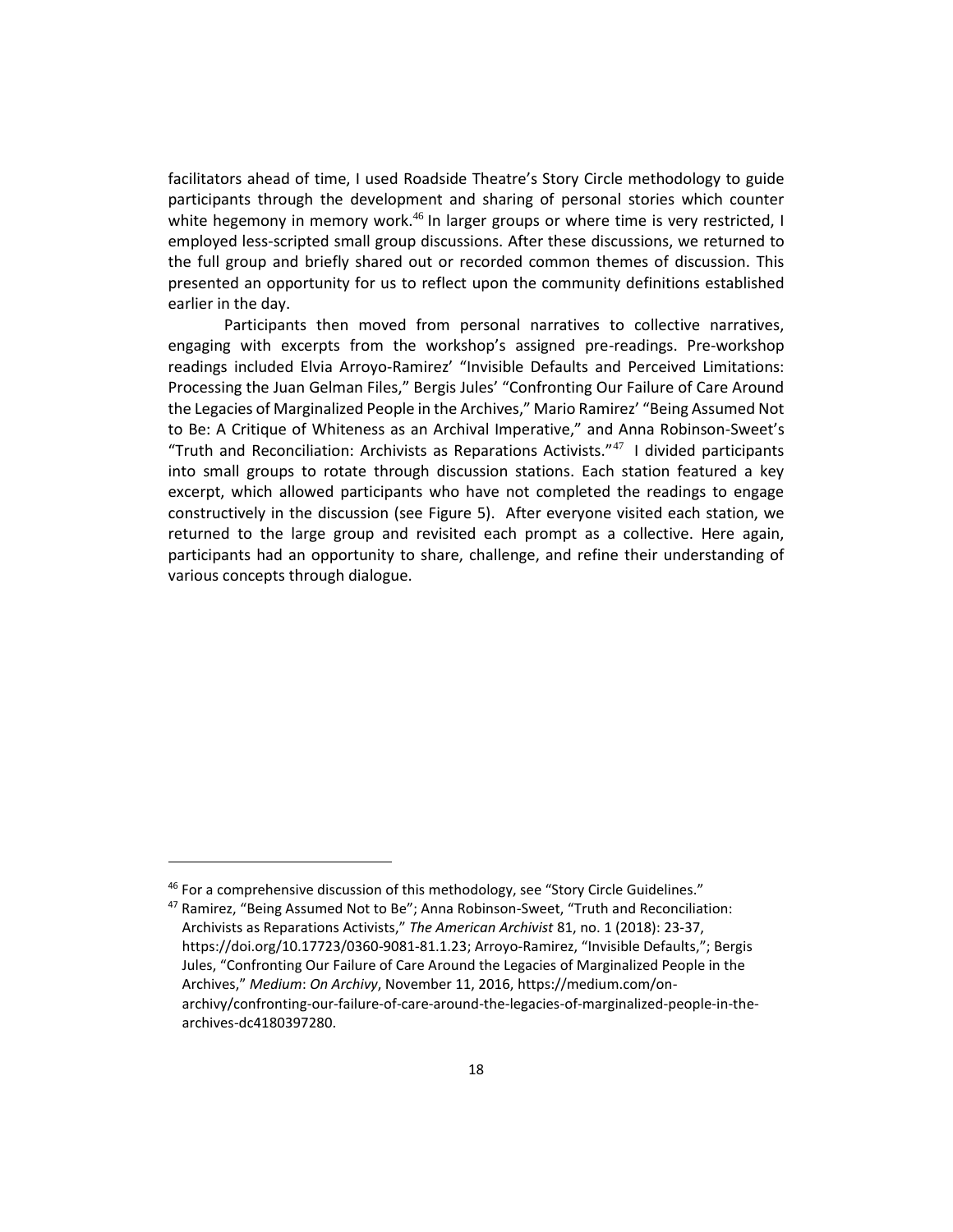## **Station 8: Robinson-Sweet, "Truth and Reconciliation"**

Tonia Sutherland scathingly indicted archives' continued failure to collect materials documenting violence against black Americans, a failure she says amounts to "archival amnesty." Sutherland said that despite the large quantity of images showing "Black death" at the hands of whites, archives have declined to collect these materials. Here "Black death" refers to the lynchings and riots of the twentieth century as well as to police killings like those on the Danziger Bridge. By not bringing these materials into their collections, archives are obstructing the ability to hold perpetrators and the system of racist violence accountable: "American archives, through appraisal and other practices, continue to extend the amnesty that was aranted to Confederate slavers by inadequately collecting and maintaining the records that would make transitional and restorative justice possible in the U.S."

• How do your accession policies inform which stories are represented in the archives? What unspoken assumptions determine what gets collected? Do you see similar gaps in your own materials?

Figure 5: Sample excerpt at a discussion station. Station prompts are designed to facilitate narrative sharing and help participants tie their personal experiences into ongoing literature and work.

#### Looking Forward

Rather than ask participants to produce complete strategies and workflows, I guided participants in a deeper discussion of their relationship with the systemic forces we had discussed. I aimed to engage participants in a targeted analysis of their own power to effect change, both as individuals and in community. Through a series of writing prompts and dialogues I challenged participants to articulate areas where they felt especially curious or frustrated (Figure 6). From this place, participants began identifying strategies and practices which could be applied to each situation, with and without consideration of practical constraints. Peer feedback was a key element of this exercise, allowing participants to refine and iterate their ideas.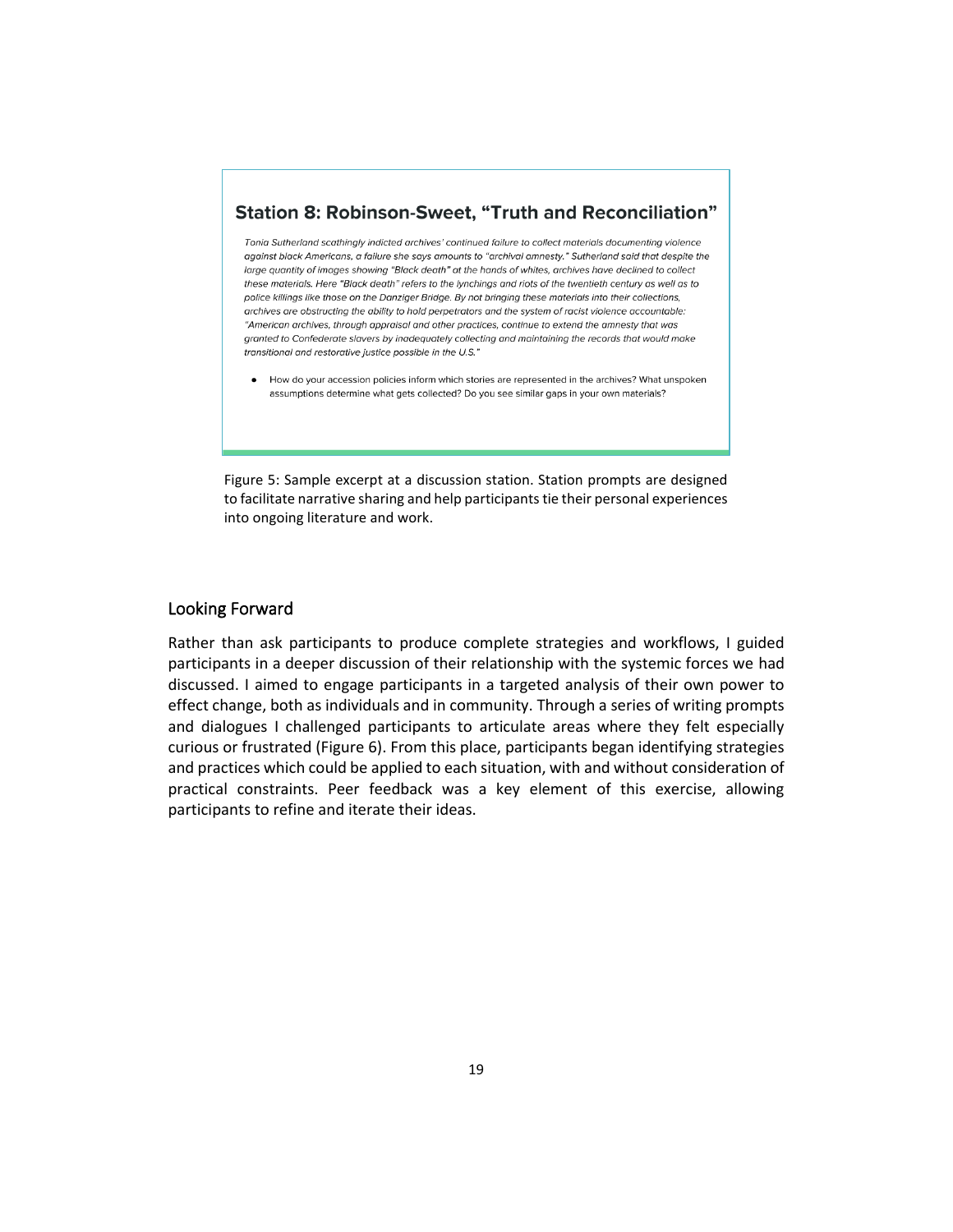## **Part Three: Challenging Oppressive Normativity**

- 15% Solutions: In response to the Wicked Question you identified last round, "Where do you have discretion and freedom to act? What can you do without more resources or authority?"
	- o 2 min to generate your own list
	- 8 min for everyone in the group to share their list
	- 10 min to ask clarifying questions and share advice within the group

Figure 6: The 15% Solutions and Wicked Question exercises come from Liberating Structures.

## Debriefing as a Group

Regardless of the exercises employed or the time available, each iteration of the workshop concludes with a full group debrief. I used many different mechanisms to elicit feedback, including having Story Circle facilitators synthesize the thematic discussions of their group, asking participants to provide a brief affective response to the workshop (echoing their affective check-in at the beginning), asking participants to share something they learned and something they hoped to try when they leave, inviting participants to record their thoughts on a poster as they leave, and distributing post-workshop surveys.

## FACILITATOR'S REFLECTIONS

Participant feedback and conversations with peer facilitators have helped me to identify recurring concerns and critiques. I hope this brief review will be useful to anyone who seeks to emulate or improve upon this course. Although I will share my own strategies for responding to or mitigating these issues, these reflect my own limitations as a facilitator and are by no means intended as recommendations.

## The Unbearable Whiteness of (My) Being

When I enter a room, whiteness enters with me. This reality has many implications for my role as an instructor. Every time I accept a workshop invitation for a topic on race or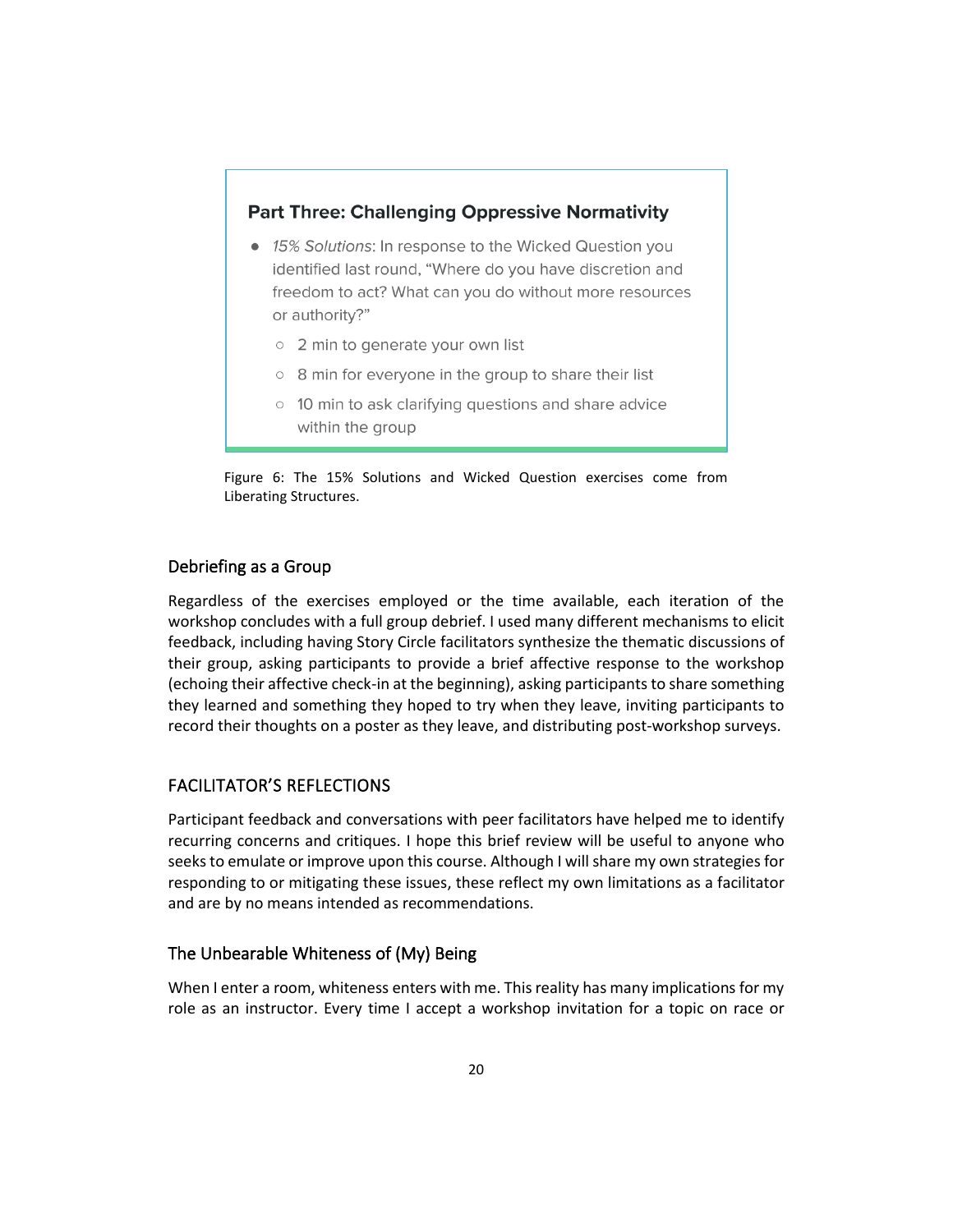intercultural conversations, I must understand that I am taking work and recognition away from instructors who are Black, Indigenous, and POC. When I do accept an invitation, I donate honorariums and stipends to Black women and QTPOC through mutual aid funds and scholarship programs. This is an imperfect strategy, as I cannot donate the name recognition, academic esteem, and professional opportunities which emerge from my participation.

My white skin gives me access to spaces that are overtly or implicitly hostile to instructors of color. However, my white presence also allows an organization to avoid paying people of color for the same work. I cannot justify this displacement by merely hoping that my presence will pave the way for future POC instructors. Although I have frequently recommended POC colleagues who provide more comprehensive or practical instruction than I can offer, I have not seen this bear fruit.

While I make efforts to mitigate the harm of my presence, the continuing demand for my work (not the work in general, but my work specifically) is a stark indictment of the profession's implicit preference for white voices and white bodies. Most content in my workshop is derived from the foundational work of marginalized scholars, particularly queer and trans people of color (QTPOC), but these communities are rarely invited to conduct paid workshops on whiteness for predominantly white institutions. I strive to acknowledge this by centering QTPOC voices and scrupulously attributing the quotations, exercises, and principles by which I facilitate. I aim to center the expertise of Black women and QTPOC in the readings I select and hold space for POC attendees to speak on their own lived experiences with white normativity. Nonetheless, my work will have been destructive if it is not sufficiently radical to bring about my own obsolescence.<sup>48</sup>

Any workshop I give must necessarily start with whiteness, because I am white and operate out of whiteness (even as I seek to resist and undermine it). This framing emerges from my belief that white people have an obligation to organize and educate other white people, especially when their whiteness gives them unique access to spaces and platforms, and even more so when such work positions them to absorb some of the violence which would otherwise be directed at POC.

Another common critique is that "diversity and inclusion" workshops tend to center white emotions or prioritize the comfort of white participants. I aim to combat this explicitly elevating POC voices and designing affective exercises which disrupt the "white racial equilibrium" identified by DiAngelo. Problematizing whiteness gives me a platform

 $48$  When a peer reviewer asked why I continued to offer this workshop despite my many moral misgivings, several justifications came to mind. I hoped that my workshop would serve as a kind of gateway to more rigorous discussions. I believed that I could act as a kind of Trojan horse, deconstructing white normativity from within its own walls. I found it frightening and uncomfortable as a junior scholar to turn down any opportunities to speak or teach. However, I try to frame the class, I remain deeply conflicted about its legacy. To the extent that it helped any white people avoid discomfort, I have failed.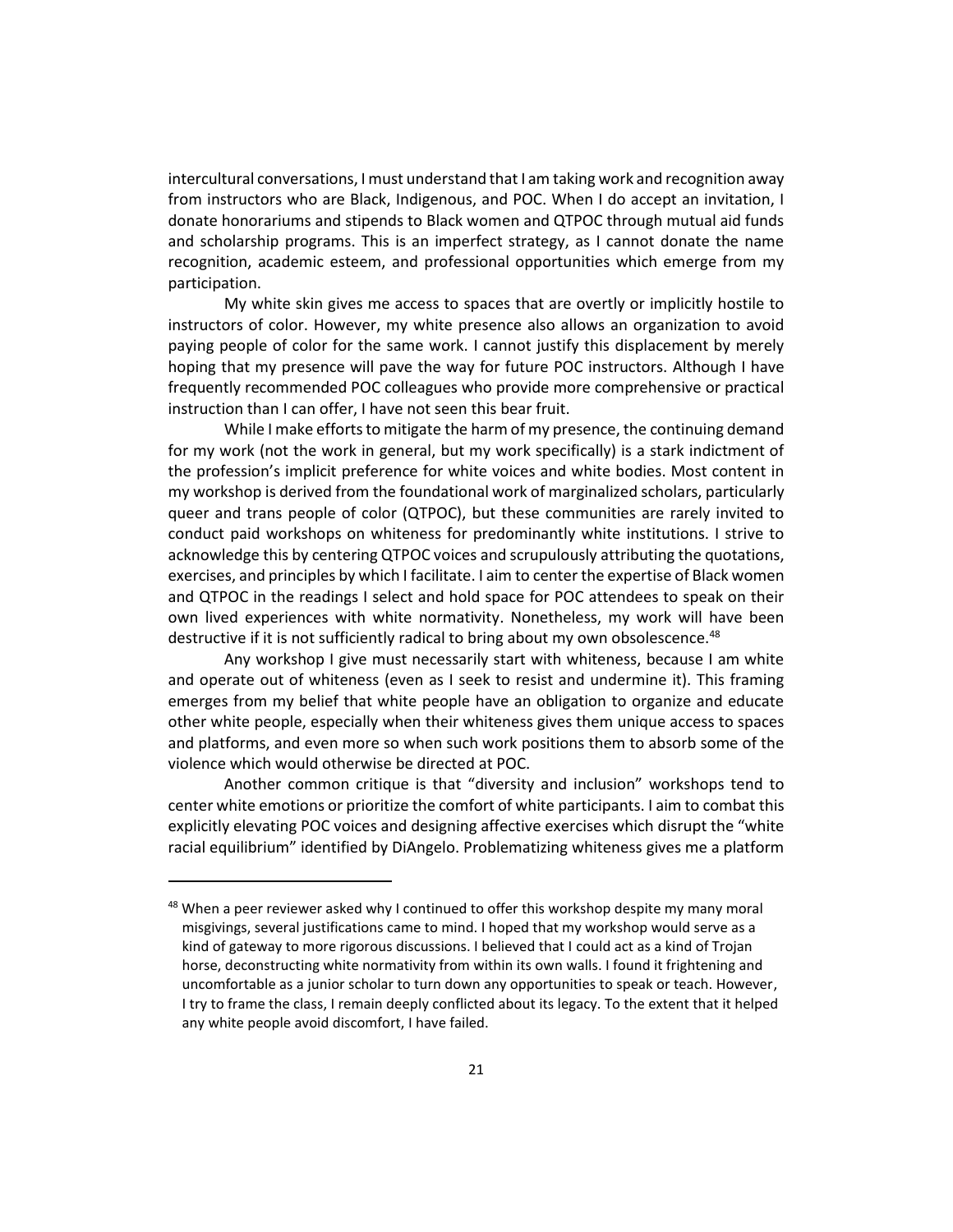from which to challenge white archival workers whose complacency perpetuates systems of domination and marginalization.

My lived experience as a white woman inevitably limits the depth of my expertise. I repeatedly acknowledge my own complicity in whiteness and frame this as a narrow scope from which I can operate. I can speak about what it's like to attempt to divest from whiteness, I can deliver messages from Black women and QTPOC who advanced the theory and praxis of racial justice, and I can make other white people uncomfortable with less risk of violence against my person. However, my work is necessarily reactive and reductive.

#### Learning at the Expense of Doing

A handful of participants have expressed frustration with this workshop's affective focus. Some of these concerns come from participants who have considerable prior experience with critical race theory, while other participants are simply impatient to begin "doing the right thing." Continuing education workshops in the archival field commonly provide participants with a specific skill or product which can be immediately deployed in their home institution. In contrast, this workshop promotes self-reflection and affective entanglement through narrative exchange.

This approach is both a reflection of my training and an acknowledgment of my limitations. How can any white instructor claim to systematically "fix" whiteness? Any such pretense should be understood as an attempt to maintain white racial equilibrium. White normativity cannot create radical imaginaries of Black, Indigenous, and QTPOC archival futures. Checklists, standards, and best practices established by white institutions will continue to perpetuate white normativity because white normativity is the foundation upon which these institutions exist; these are the tools by which the master's house rebuilds itself.<sup>49</sup>

White normativity will continue to prevail so long as whiteness dominates our profession's ways of knowing. This is why I focus on problematizing whiteness and fostering affective resonance or entanglement around experiences with white normativity and its systems of oppression. My facilitation practice reflects both my training and a conviction that the white archival field is collectively deficient in affective and cognitive empathy for most of the communities whose heritage we claim as our purview. I suspect that many white people entering racial justice work are either ashamed or in denial of this deficit, which leads them to believe they can make a clean leap from "complicit in white supremacy" to "paragon of racial justice." By avoiding the affective

<sup>49</sup> Audre Lorde, "The Master's Tools Will Never Dismantle the Master's House," in *Sister Outsider* (Berkeley, CA: The Crossing Press, 1984), 110-113.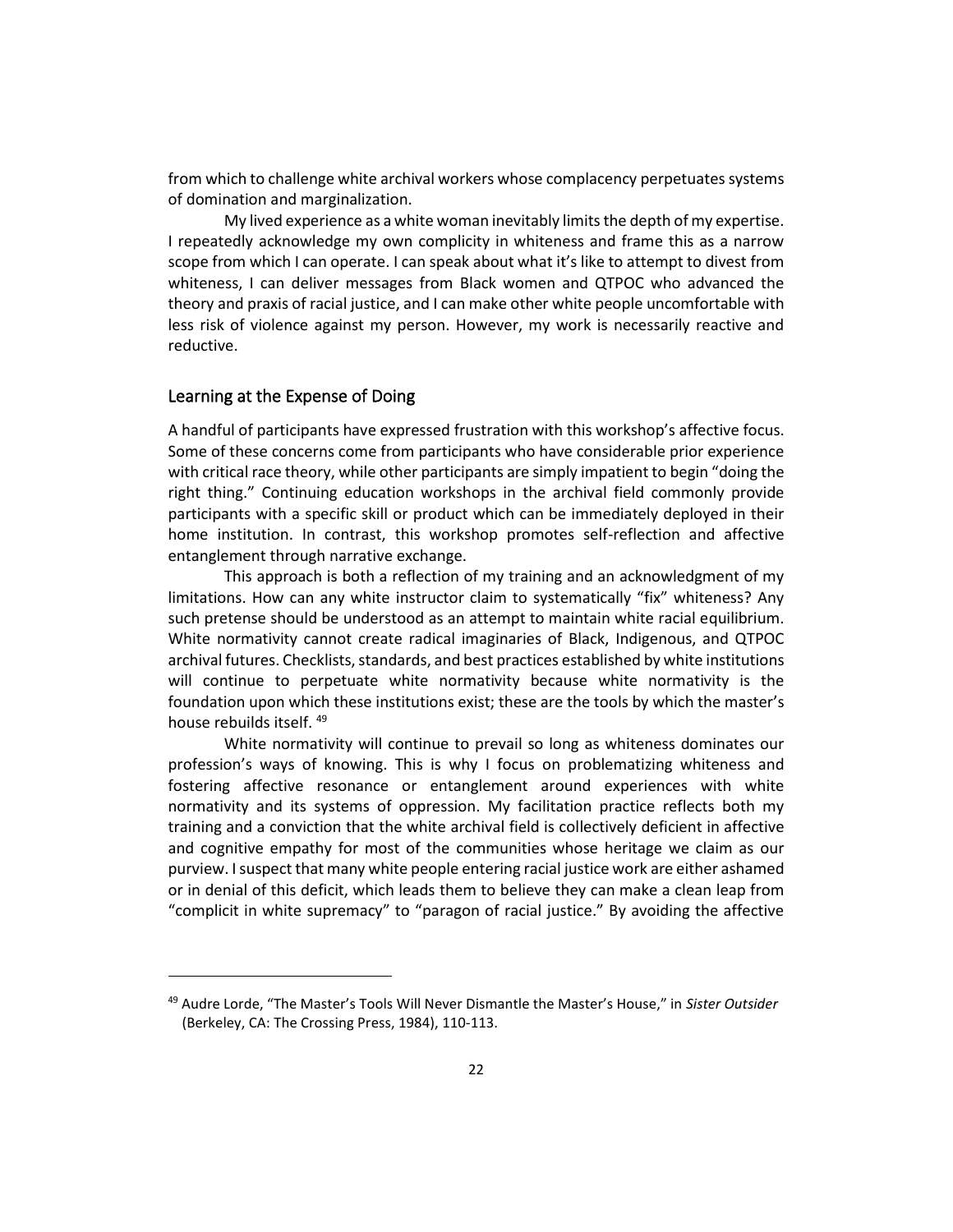discomfort and peer critique of the learning process, white archival workers merely learn to practice oppression under a veneer of diversity buzzwords.

## Conclusion

My original intention with this workshop was to create a space for meaningful and lasting dialogues among white archivists on a topic that we have previously sought (as a group) to ignore. Within each iteration of my workshop, I witnessed high rates of participant engagement and received cumulatively positive feedback. However, participants tended to self-select. The audience of my workshops generally comprised individuals with at least a prior curiosity about the topic. As I have not implemented any kind of continuing assessment to identify long-term participant outcomes, I cannot measure the effect of this workshop on the broader profession.

Since the first pilot workshop in 2016, several participants have asked for additional resources and help with planning similar workshops for their own institution. This gives me an indication that the workshop has at least sparked lingering curiosity in the topic, and perhaps even broadened the spectrum of facilitation techniques familiar to archival workers who teach continuing education courses.

For more sustainable transformation to take place in our field, I believe we must expose the invisible defaults of our profession and incorporate cultural competency into the core of our curricular and professional standards.<sup>50</sup> Anna Robinson-Sweet and Lae'l Hughes-Watkins have made significant strides in articulating reparative frameworks. Caswell and Cifor's model of radical empathy provides a foundation of "mutual affective responsibility" from which archival workers can respond to critical dialogues around race. This lens would also bring us into closer alignment with the applications of cultural competency in healthcare. Without radical empathy at the core of our training, white archival workers cannot contribute to the liberation imagined by memory workers who have been marginalized by whiteness.

<sup>50</sup> Anna Robinson-Sweet, "Truth and Reconciliation: Archivists as Reparations Activists," *The American Archivist* 81, no. 1 (2018): 23-37; Lae'l Hughes-Watkins, "Moving Toward a Reparative Archive: A Roadmap for a Holistic Approach to Disrupting Homogenous Histories in Academic Repositories and Creating Inclusive Spaces for Marginalized Voices," *Journal of Contemporary Archival Studies* 5, Article 6 (2018), https://elischolar.library.yale.edu /jcas/vol5/iss1/6.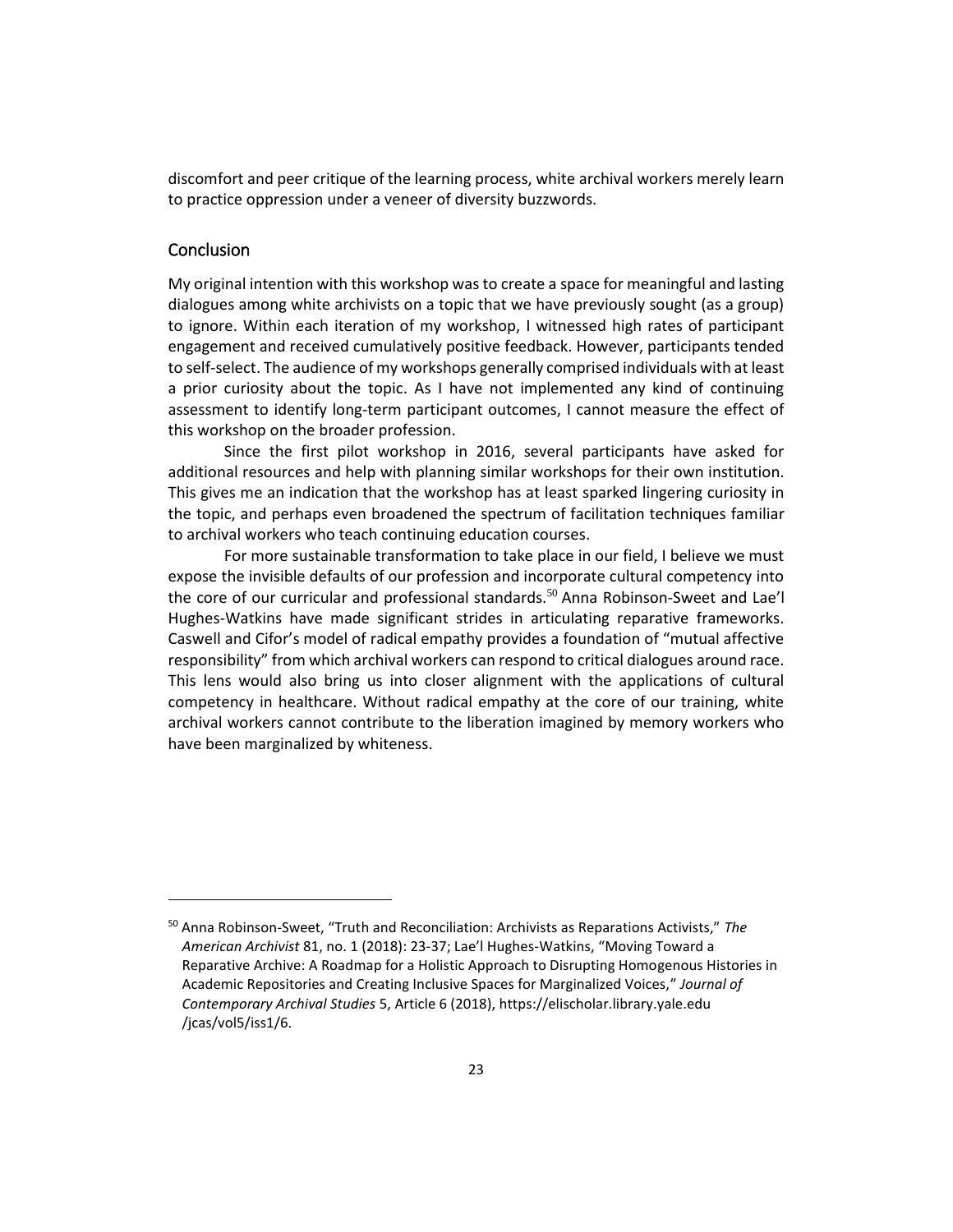#### **BIBLIOGRAPHY**

- "#ArchivesSoWhite in the Words of Jarrett Drake." *Issues & Advocacy*, April 19, 2016. https://issuesandadvocacy.wordpress.com/2016/04/19/archivessowhite-in-thewords-of-jarrett-drake/.
- "#ArchivesSoWhite in the Words of Samantha Winn." *Issues & Advocacy*, April 20, 2016. https://issuesandadvocacy.wordpress.com/2016/04/20/archivessowhite-in-thewords-of-samantha-winn/.
- "Kimberlé Crenshaw on Intersectionality, More than Two Decades Later," *Columbia Law School*, June 8, 2017. https://www.law.columbia.edu/pt-br/news/2017/06 /kimberle-crenshaw-intersectionality.
- "Reflections from the 2016 Mandela Dialogues." *Nelson Mandela Foundation*, February 27, 2017. https://www.nelsonmandela.org/news/entry/reflections-from-the-2016-mandela-dialogues.
- 350.org. "River of Life." Accessed April 30, 2021. https://trainings.350.org/resource /river-of-life/.
- Academy of Certified Archivists. "Role Delineation Statement." Accessed April 30, 2021. https://www.certifiedarchivists.org/get-certified/role-delineation-statement/.
- American Library Association. "Standards for Accreditation of Master's Programs in Library and Information Studies." Last modified February 2, 2015. http://www.ala.org/educationcareers/sites/ala.org.educationcareers/files/cont ent/standards/Standards\_2015\_adopted\_02-02-15.pdf.
- Association of College & Research Libraries. "Guidelines: Competencies for Special Collections Professionals." Last modified March 6, 2017. http://www.ala.org/acrl/standards/comp4specollect.
- Arroyo-Ramirez, Elvia. "Invisible Defaults and Perceived Limitations: Processing the Juan Gelman Files." *Medium: On Archivy*, October 30, 2016. https://medium.com/onarchivy/invisible-defaults-and-perceived-limitations-processing-the-juangelman-files-4187fdd36759.
- Bailey, Moya and Trudy. "On Misogynoir: Citation, Erasure, and Plagiarism." *Feminist Media Studies* 18, no. 4 (March 13, 2018): 762-768. https://www.tandfonline.com/doi/abs/10.1080/14680777.2018.1447395?journ alCode=rfms20
- Blackwell, Kelsey. "Why People of Color Need Spaces Without White People." *The Arrow*, August 9, 2018. https://arrow-journal.org/why-people-of-color-needspaces-without-white-people/.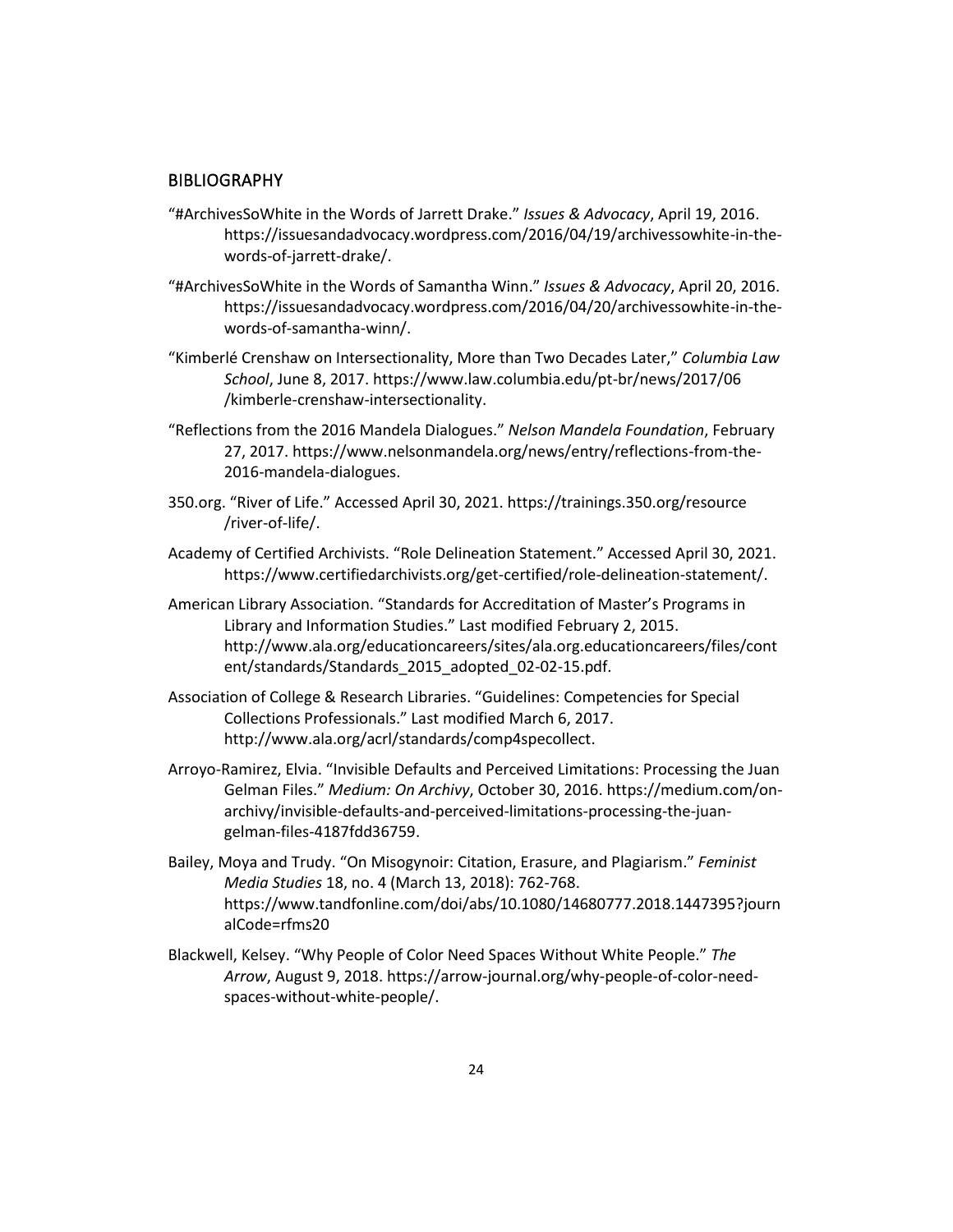- Boal, Augusto and Charles A. McBride. *Theatre of the Oppressed.* New York: Theatre Communications Group, 2013.
- Caswell, Michelle and Marika Cifor. "From Human Rights to Feminist Ethics: Radical Empathy in the Archives." *Archivaria* 81 (Spring 2016): 23-43. https://archivaria.ca/index.php/archivaria/article/view/13557.
- Caswell, Michelle. "Teaching to Dismantle White Supremacy in Archives." *The Library Quarterly* 87, no. 3 (2017): 222–35. https://doi.org/10.1086/692299.
- Collins, Patricia Hill. *Black Feminist Thought: Knowledge, Consciousness, and the Politics of Empowerment*. Cambridge, MA: Unwin Hyman, 1990.
- Combahee River Collective. "The Combahee River Collective Statement." In *Home Girls: A Black Feminist Anthology,* edited by Barbara Smith, 264-274. New York: Kitchen Table - Women of Color Press*,* 1983.
- Connell, R.W. and James W. Messerschmidt. "Hegemonic Masculinity: Rethinking the Concept." *Gender & Society* 19, no. 6 (2005): 829-859. https://journals .sagepub.com/doi/10.1177/0891243205278639.
- Crenshaw, Kimberlé. "Mapping the Margins: Intersectionality, Identity Politics, and Violence against Women of Color." *Stanford Law Review* 43, no. 6 (1991): 1241- 1299. https://doi.org/10.2307/1229039.
- Delgado, DiDi. "Whites Only: SURJ and the Caucasian Invasion of Racial Spaces." *HuffPost*, April 04, 2017. https://www.huffpost.com/entry/whites-only-surj-andthe-caucasian-invasion-of-racial\_b\_58dd5cf7e4b04ba4a5e25209.
- DiAngelo, Robin. "White Fragility." *The International Journal of Critical Pedagogy* 3, no. 3 (May 16, 2011): 54-63. http://libjournal.uncg.edu/ijcp/article/view/249.
- Dunbar, Anthony W. "Introducing Critical Race Theory to Archival Discourse: Getting the Conversation Started." *Archival Science* 6, no. 1 (October 31, 2006): 109-129. https://doi.org/10.1007/s10502-006-9022-6.
- Engseth, Ellen. "Cultural Competency: A Framework for Equity, Diversity, and Inclusion in the Archival Profession in the United States." *The American Archivist* 81, no. 2 (2018): 468-475. https://doi.org/10.17723/0360-9081-81.2.460.
- Ettarh, Fobazi M. "Black OR Queer? Life at the Intersection." *Hack Library School*, November 19, 2013. https://hacklibraryschool.com/2013/11/19/black-or-queerlife-at-the-intersection/./
- Freire, Paulo. *Pedagogy of the Oppressed*. New York: Continuum, 2000.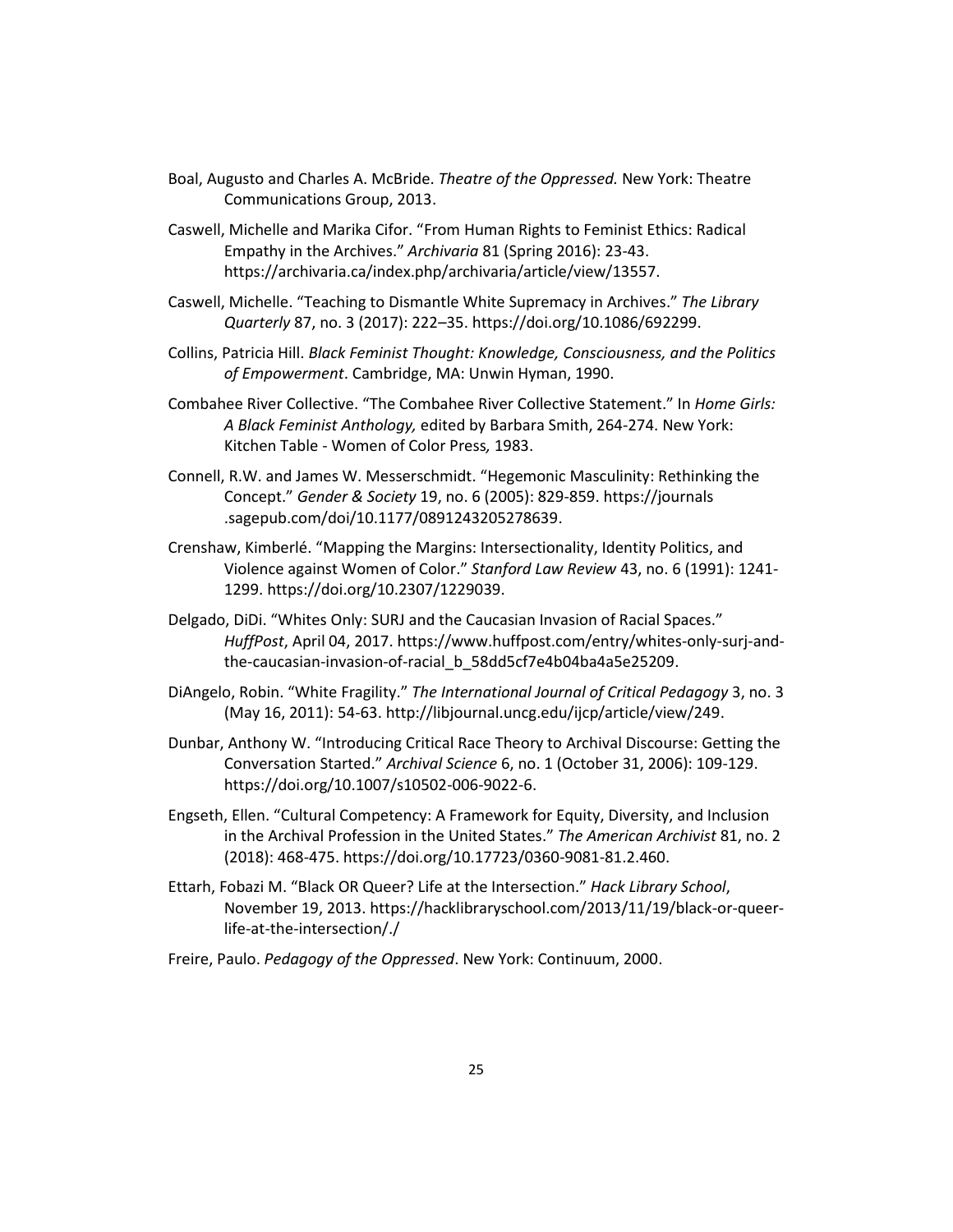- Hathcock, April. "White Librarianship in Blackface: Diversity Initiatives in LIS." *In the Library with the Lead Pipe*, October 07, 2015. http://www.inthelibrarywiththeleadpipe.org/2015/lis-diversity/
- Hathcock, April. "Whiteness and 'Oppressive Normativity.'" *At the Intersection* (blog), April 21, 2016. https://aprilhathcock.wordpress.com/2016/04/21/whitenessand-oppressive-normativity.
- hooks, bell. *Teaching to Transgress: Education as the Practice of Freedom*. New York: Routledge, 1994.
- Hughes-Watkins, Lae'l. "Moving Toward a Reparative Archive: A Roadmap for a Holistic Approach to Disrupting Homogenous Histories in Academic Repositories and Creating Inclusive Spaces for Marginalized Voices." *Journal of Contemporary Archival Studies* 5, Article 6 (2018). https://elischolar.library.yale.edu /jcas/vol5/iss1/6.
- Jules, Bergis. "Confronting Our Failure of Care Around the Legacies of Marginalized People in the Archives." *Medium*: *On Archivy*, November 11, 2016. https://medium.com/on-archivy/confronting-our-failure-of-care-around-thelegacies-of-marginalized-people-in-the-archives-dc4180397280.
- Liberating Structures. "Liberating Structures Menu." Accessed April 30, 2021, http://www.liberatingstructures.com/ls-menu/.
- Lorde, Audre. "The Master's Tools Will Never Dismantle the Master's House." In *Sister Outsider*, 110-113. Berkeley, CA: The Crossing Press, 1984.
- Moraga, Cherrie. "La Güera." In *This Bridge Called My Back: Writings by Radical Women of Color*, edited by Cherríe Moraga and Gloria Anzaldúa, 27-34. London, UK: Persephone Press, 1981.
- Nins, Tasha (@tashacmn). "Robing (sic) DiAngelo Isn't Saying Anything New@ #alamw19. What Is New to Many Is That They Are Hearing It from a White Woman Instead of a POC Who Is Living It. If You Haven't Heard These Points/Thought about Them, You Haven't Been Paying Attention or Care about Who Is Saying It." Twitter, January 27, 2019, https://twitter.com/TashaCMN/status/1089683374661345280.
- Palmer, Judith D. "Three Paradigms for Diversity Change Leaders." *OD Practitioner: Journal of the Organization Development Network* 21, no.1 (1989): 15-18.
- Ramirez, Mario H. "Being Assumed Not to Be: A Critique of Whiteness as an Archival Imperative." *The American Archivist* 78, no. 2 (September 2015): 339-356. https://doi.org/10.17723/0360-9081.78.2.339.